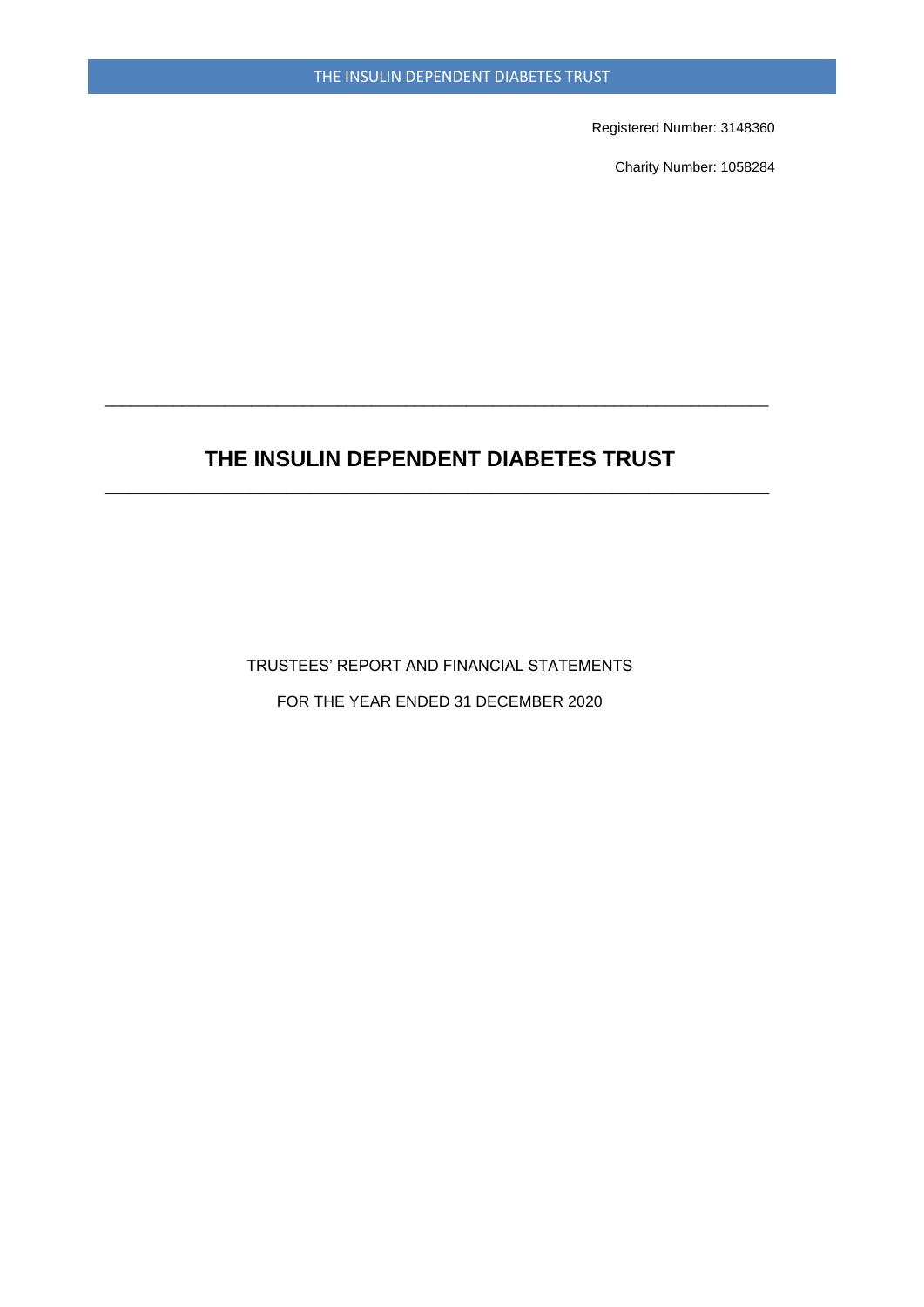# THE INSULIN DEPENDENT DIABETES TRUST

# **CONTENTS**

|                                   | Page      |
|-----------------------------------|-----------|
|                                   |           |
| Charity Information               | 1         |
| <b>Trustees' Report</b>           | $2 - 9$   |
| Independent Examiner's Report     | 10        |
| Statement of financial activities | 11        |
| <b>Balance sheet</b>              | 12        |
| Notes to the financial statements | $13 - 25$ |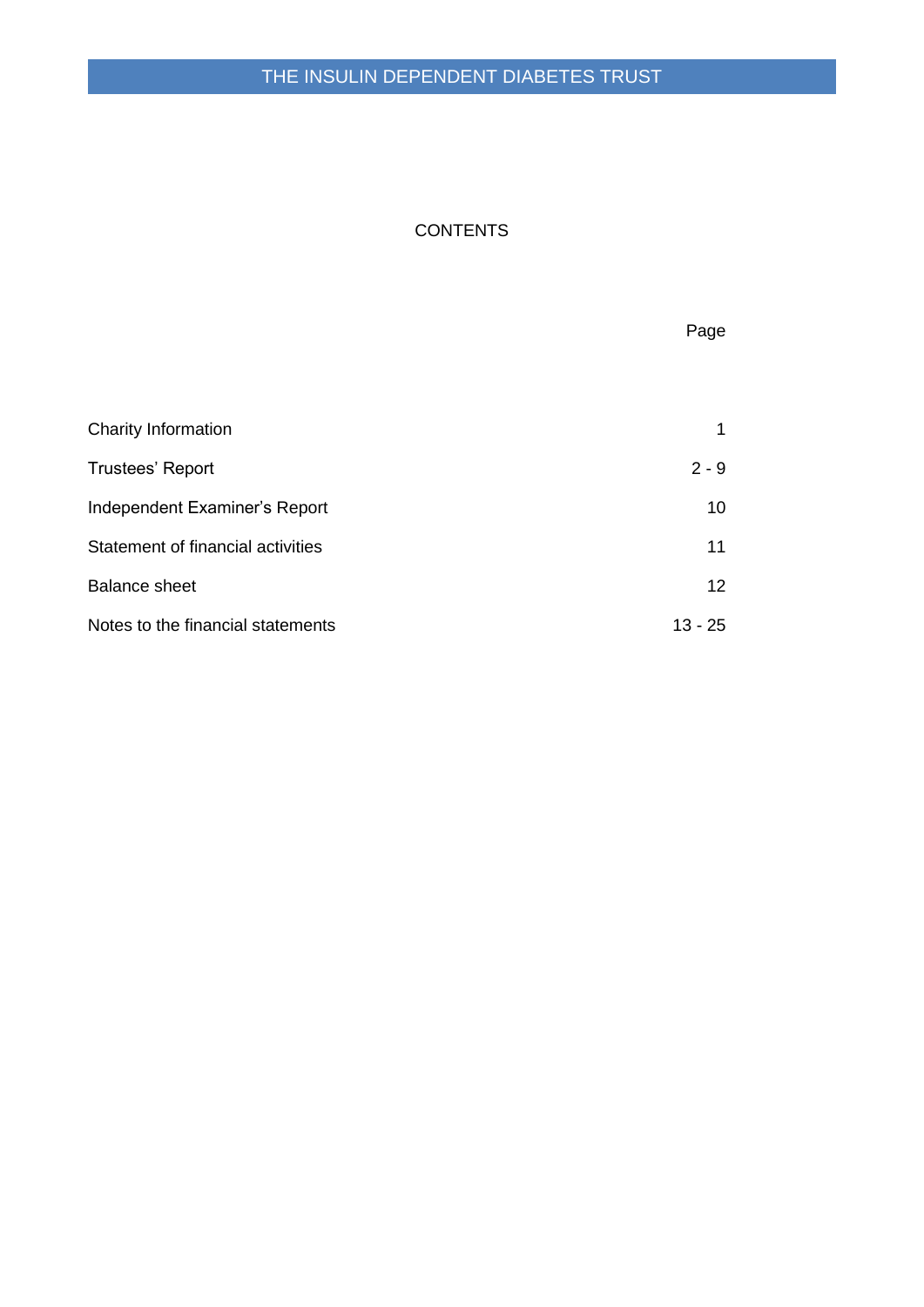### **CHARITY INFORMATION**

| <b>Trustees</b>              | Mrs J M D Hirst MBE, Co-Chair<br>Dr M Kiln, Co-Chair<br>Dr L Gerlis, Medical Adviser<br>Ms A Aubin<br>Ms C Baker<br>Mr J Birbeck<br>Mrs G Coleman<br>Mrs L Ingram<br>Mrs V Readman<br>Dr R Rijckborst |
|------------------------------|-------------------------------------------------------------------------------------------------------------------------------------------------------------------------------------------------------|
| Company registered<br>number | 3148360                                                                                                                                                                                               |
| Charity registered<br>number | 1058284                                                                                                                                                                                               |
| Registered office            | 210 Abington Avenue<br>Northampton<br>Northamptonshire<br>NN <sub>1</sub> 4PR                                                                                                                         |
| Non-executive<br>director    | Dr Gary Adams                                                                                                                                                                                         |
| <b>Bankers</b>               | <b>Yorkshire Bank</b><br><b>7 Gold Street</b><br>Northampton<br><b>NN1 1EN</b>                                                                                                                        |
| <b>Investment advisors</b>   | <b>MPA</b><br>98 High Street<br>Henley in Arden<br><b>B95 5BY</b>                                                                                                                                     |
| Accountants                  | Paul Slater & Co<br>1 Washington Street<br>Northampton<br>NN <sub>2</sub> 6NN                                                                                                                         |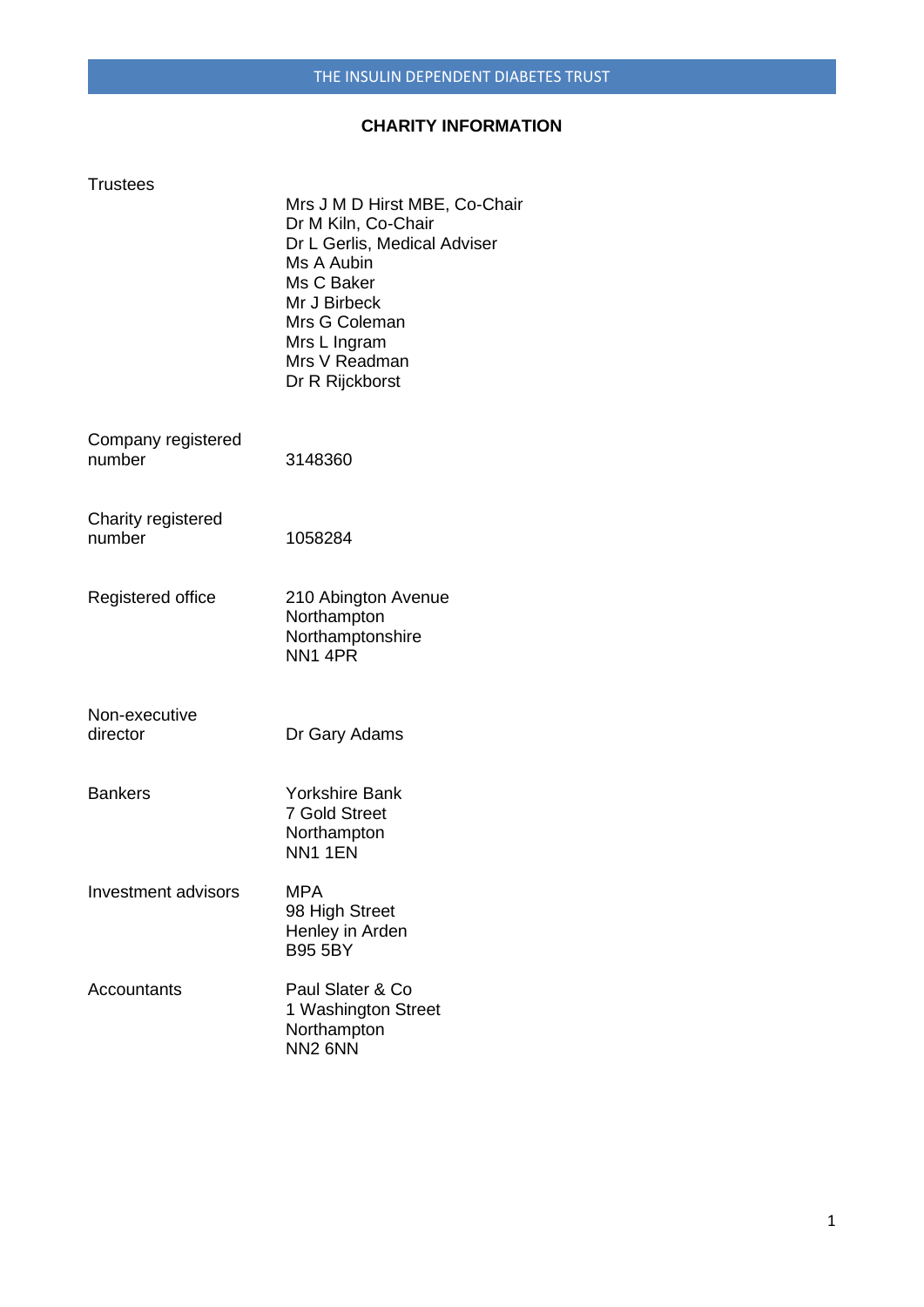#### **TRUSTEES' REPORT AND FINANCIAL STATEMENTS FOR THE YEAR ENDED 31 DECEMBER 2020**

#### **Company and banking details etc**

The Trustees present their annual report together with the financial statements of the Insulin Dependent Diabetes Trust (IDDT) for the year 1 January 2020 to 31 December 2020. The Annual report serves the purpose of both a Trustees' report and a directors' report under company law. The Trustees confirm that the Annual report and financial statement of the charitable company comply with the current statutory requirements, the requirements of the charitable company's governing document and the provision of the Statement of Recommended Practice (SORP) applicable to charities preparing their accounts in accordance with the Financial Reporting Standard in the UK and Republic of Ireland.

Since the Company qualified as small under section 382 of the Companies Act 2006, the Strategic report of medium and large companies under the Companies Act 2006 (Strategic Report and Directors' regulations 2013) have been omitted.

#### **Objectives and activities**

#### **a. Policies and objectives**

In setting and planning for activities, the Trustees have given due consideration to general guidance published by the Charity Commission relating to public benefit, including the guidance 'Public benefit, running a charity (PB2)'.

#### **b. Strategies for achieving objectives**

The purposes of the charity as set out in its governing document remain unchanged:

- To continue our activities to help children and their parents.
- To reach more people with Type 1 and Type 2 diabetes through publicity.
- To try to ensure that pork insulin continues to remain available for those who require it.
- To fund research aimed at improving the lives of people with diabetes now.
- To supply information booklets to health professionals at no charge to encourage them to give the booklets to their patients so they receive information and become aware of the help IDDT can offer.

#### **c. Activities undertaken to achieve the objectives**

In view of the Covid-19 pandemic, the Trustees recognised that while the purposes of the charity remain the same, some of our activities to achieve the aims and objectives had to be reduced or suspended. However, to the best of our ability, the following activities were carried out:

- To reach more people with Type 1 and Type 2 diabetes to offer information and support.
- To continue our activities to help children with diabetes and their parents with the provision of information to them and to teachers to enable them to better understand the needs of children with diabetes in schools.
- To ensure widespread distribution of existing booklets to provide insight, information and support with the aim of improving quality of life and reducing hospital admissions.
- To continue to supply information booklets to health professionals at no charge to encourage them to give the booklets to their patients so they receive information and become aware of the help IDDT can offer.
- Continuing the promotion of the help the charity can offer through letters to the editors of local newspapers.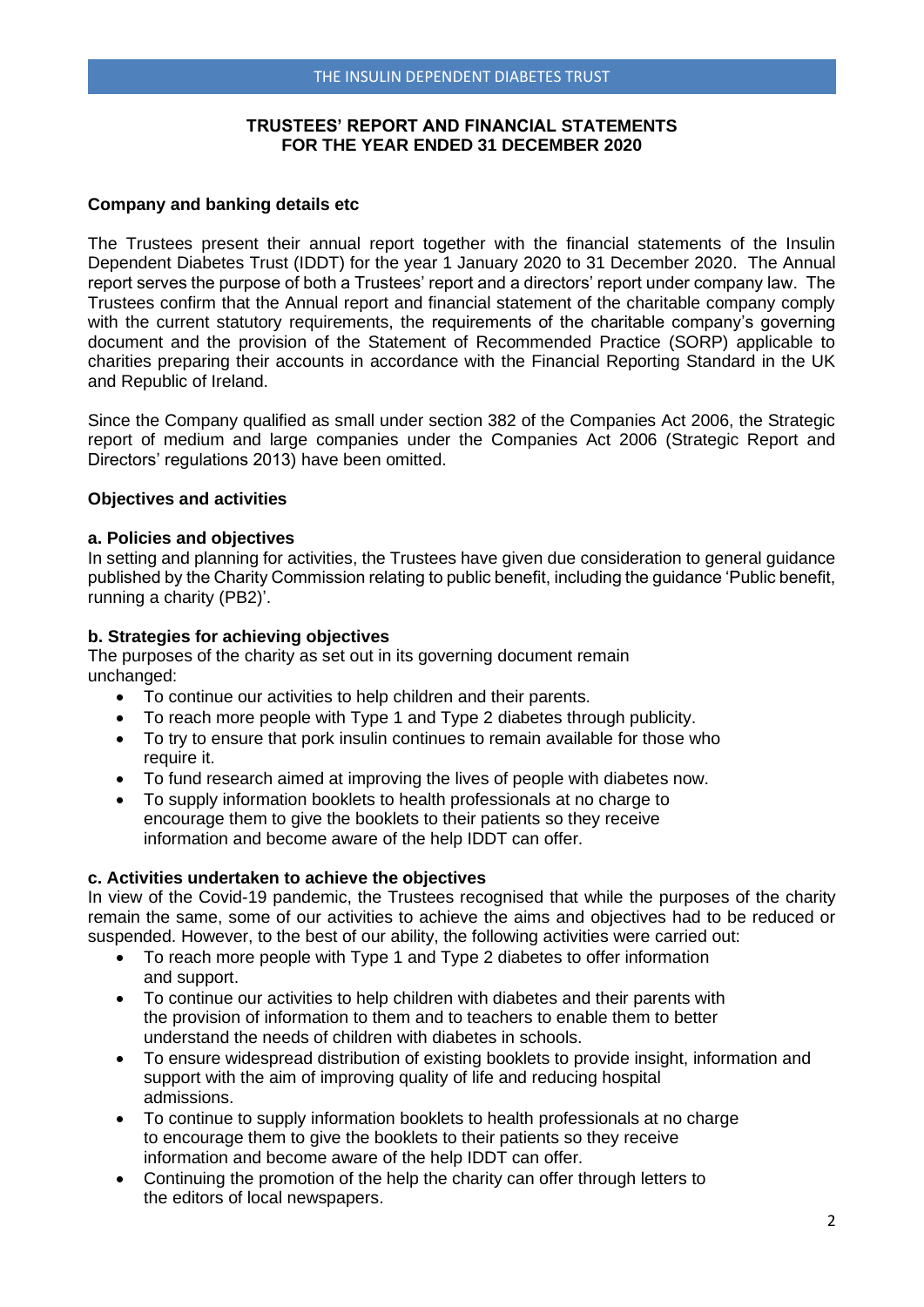- To increase advertising of key booklets in health professional journals.
- To continue to introduce and review the GDPR regulations and to ensure that IDDT is compliant.
- To help people in other countries who have had difficulties obtaining pork insulin due to changes in regulations and the UK leaving the EU.
- To monitor the Brexit situation to ensure that people are not left without their essential medication.
- To continue to try to ensure that flash glucose monitoring is available to everyone who wishes to use this method of monitoring glucose levels.
- To continue to develop and update information leaflets. With the success of the 2019 'Diabetes Diary', a Diabetes Diary 2021 was published and again has proved very popular with our members. A shopping list pad to aid meal planning was also introduced and was successful.
- The number of people in the lottery has remained stable and this has produced an income for the charity of around £10,000 during 2020.
- The booklet 'Looking After Your Feet' has continued to be extremely popular with people with diabetes and health professionals. It has actively been promoted as people were unable to have their usual footcare checks due to the pandemic.
- The number of health professionals becoming members has also increased showing that advertising in diabetes-related journals results in more health professionals with a specific interest in diabetes applying becoming members.
- The online shop has increased its items and the 'diabetes-friendly' socks have attracted many people and raised valuable funds.
- IDDT funded research at Nottingham University for part of the year, this funding had to be suspended due to the significantly reduced income as a result of the pandemic.

### **d. Social Investment policies**

The charity continued to operate the policies and procedures document relating to fundraising and sponsorship for the Trust approved in 2015. The interest generated continues to assist in supporting the charities causes.

### **e. Grant-making policies**

The Trust has made the decision to support one large 5 year study at Nottingham University which is investigating the action of insulin. However, in the middle of 2020 this funding was suspended to safeguard the financial future of the charity due to the financial uncertainties caused by the pandemic.

### **f. Main activities undertaken to further the Charity's purposes for the public benefit**

The Charity works hard to promote various ways people can live with diabetes and lead a fulfilled and happy life. Our booklets, leaflets and newsletters all extend help and support and our helpline offers one to one assistance.

### **Achievements and performance**

### **a. Main achievements of the Charity**

The main achievements during 2020 have been as follows:

### **Financial**

• The income from legacies was significantly lower than in 2019, not surprising as the legacies during 2019 were higher than our projections. Due to the pandemic and lockdowns, dealings with house sales and solicitors were much slower than normal.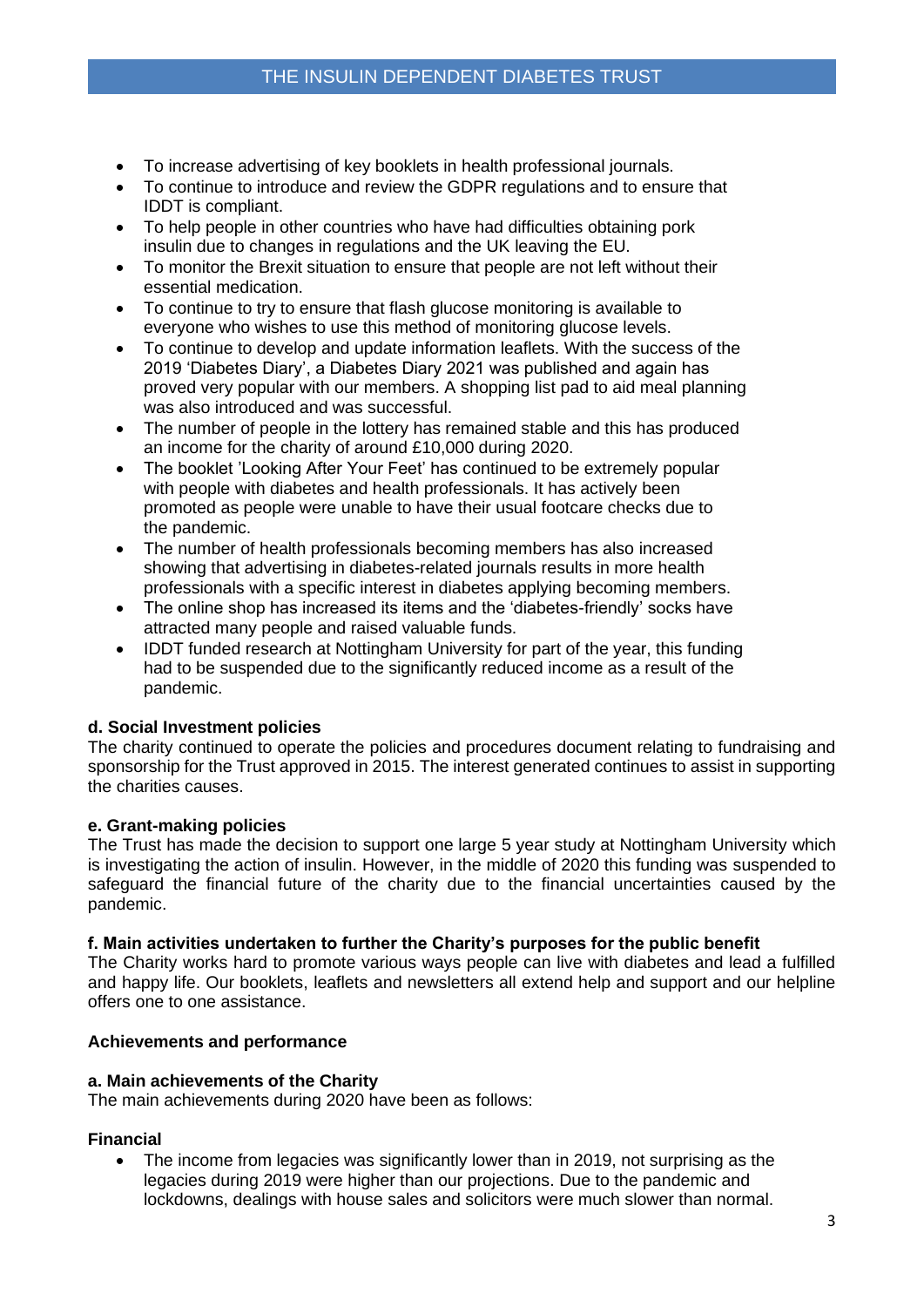- There has been an increase in the numbers of members paying by standing order and the number of members making larger donations increased during 2020.
- The Lottery income has remained stable throughout the year with a slight increase.

#### **Membership**

- Membership has remained stable during 2020 which is an achievement considering that some activities have not taken place due to lockdowns and social distancing.
- Membership of healthcare professionals has risen as they continue to contact IDDT for multiple copies of booklets and leaflets, this is despite the postpone of the professional conferences we usually attend.

#### **Footcare**

- The number of requests from people with diabetes for help in relation to footcare was significant during 2020 as many people were unable to have their regular foot checks due to the closure of their podiatry clinics. Our booklet 'Looking After Your Feet' proved particularly useful during this time.
- The sale of special socks and other items to help people care for their own feet was also steady.

#### **Leaflets, booklets, Newsletters and Type 2 & You**

- A major part of our work is to support people living with diabetes and we have continued to receive requests for these but in smaller numbers due to lockdown.
- The Newsletters and Type 2 & You have been sent out on time, despite the working difficulties and this has clearly been appreciated by our members which justifies the expenditure.
- As a result of the excellent response to the Diabetes Diary 2020, a similar Diary was published for 2021.
- In the last quarter of 2020, a pad of pages with Shopping List was published to aid people with meal planning and this was sold before Christmas 2020.
- In 2020 we produced a Christmas brochure of items for sale. This included Christmas cards and in 2020 we sold more cards than any previous years.

#### **b. Key performance indicators**

The Key performance indicators include:

- Investments
- Legacy income
- Income from members
- Membership numbers
- Numbers of members with Type 1 diabetes, Type 2 diabetes, carers and healthcare professionals
- Advertising and response rates
- IDDT funded research papers published
- Social media activity.

#### **c. Review of activities**

During 2020, the health professional conferences that the Charity usually attends were postponed due to the pandemic and the deposits paid were held over until 2021, assuming they are able to be held in 2021. It remains to be seen whether these conferences will go ahead or whether they will be cost effective for the charity. However, our advertising in professional journals continued and resulted in requests for leaflets and booklets which were much appreciated.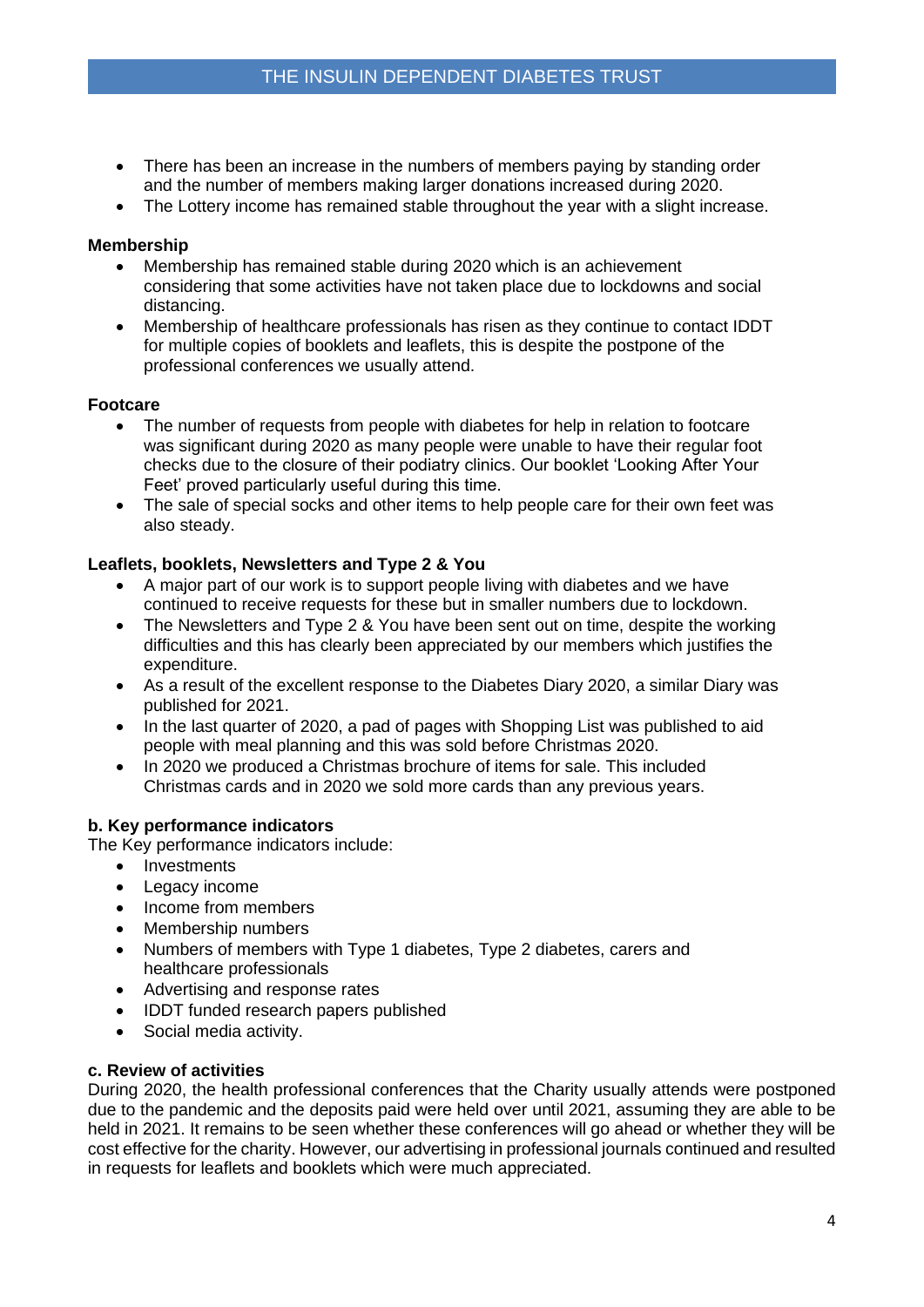IDDT continues to keep an international presence, especially for people outside the UK who need to use animal insulin. There have been increased problems in obtaining animal insulin in some countries due to changes in regulations and Brexit, so the countries have worked together to rectify this. Providing information and support to people with diabetes wherever they live forms an important part of the charity's activities.

It is with regret that as the UK arm of Insulin for Life, we have had to a hold on collecting unwanted insulin and other diabetes items during the major part of 2020 to send to help people in Tanzania because during the pandemic our contacts were lost and parcels did not arrive at their destination. This is likely to continue for the foreseeable future, but the Trustees would like to thank the individuals and hospitals that have tried to make donations of unwanted items.

The charity's 'Sponsor a Child' scheme to help children and young adults at Dream Trust in India continues to flourish and the Trustees and Dr Pendsey at Dream Trust thank everyone for their continued support of families in need. Dream Trust has made financial donations to help particularly needy families during the pandemic.

#### **d. Factors relevant to achieve objectives**

The short and longer term aims and objectives

- The charity continues to publish a free quarterly Newsletter and a shorter version called 'Type 2 & You' for people with Type 2 diabetes not taking insulin. People with Type 2 diabetes taking insulin and tablets receive both newsletters. We encourage people to access these online, but the majority of people prefer hard copy versions.
- The aim of the of the charity has been, and still is, to support research in line with its aims by funding research that investigates ways of making life easier for those who already have diabetes. However, the Trustees had to take the hard decision to put all research funding on hold to safeguard the financial future of the charity during the uncertainties of the pandemic.
- To maintain the charity's independence by encouraging voluntary donations and legacy income, the latter being significantly reduced from 2019.

#### **e. Fundraising activities and income generation**

The Charity relies on grant aid from donors identified in the accounts and the Trustees are most appreciative of this support. There are minor fundraising activities which include Christmas card sales, books, aids to help with caring for the feet and Recycle for Charity.

#### **f. Investment policy and performance**

The Trustees have resolved to establish reserves for future activities and they have wide powers of investment. The policy on reserves is that establishing assets are retained to produce income, income which is wholly used to support existing activities. There is no intention in the long-term to either increase or reduce the capital held. The policy is justified in that it is necessary to preserve income at present levels in order to maintain the activities of the charity.

During 2020, the investment income was significantly lower than previous years due to the economic climate, again justifying this policy of safeguarding the charity's future.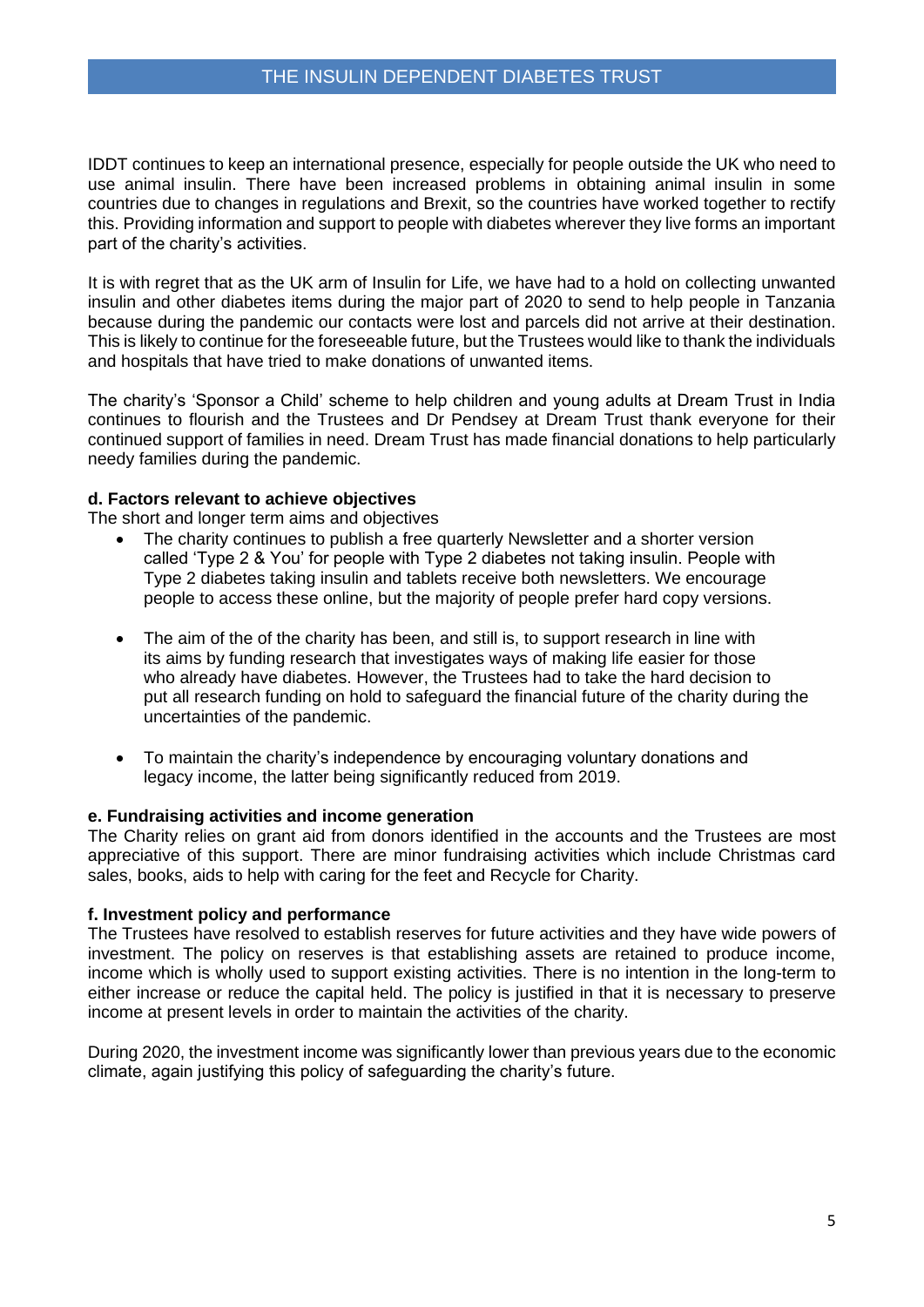### **Financial review**

### **a. Going concern**

The operations and business activities of the Charity has been impacted by the COVID-19 outbreak. However, after making appropriate enquiries, the Trustees have a reasonable expectation that the charity has adequate resources to continue in operational existence for the foreseeable future. For this reason, they continue to adopt the going concern basis in preparing the financial statements.

### **b. Reserves policy**

IDDT complies with Charity Commission Guidelines

IDDT has a Research and Welfare Fund

- All monies donated for research are allocated to fund research at the time of the donation/legacy.
- Monies not designated for research are allocated to the General Fund for welfare purposes.
- These allocations are made at the time of receipt.

### **Short-term investments**

We invest some funds in 6 and 12 monthly Bonds in order to ensure that the charity has rapid access to funds in case the day-to-day income is lower than expected. If this is not the case, then the Bonds are rolled over for further 6 and 12 month periods.

#### **Long-term investments**

We have 5 to 10 year investments. These are monitored through our investment portfolios and with regular meetings with our Financial Advisers. All investments have the facility for easy access to funds.

### **Cash reserves**

All legacy income is paid into IDDT's Legacy account and transfers are made as/when necessary to the current account for running expenses.

### **Day to day income**

Cash, cheques and credit cards are paid into the current account with the Yorkshire Bank. Standing order payments are paid into a Barclays Bank current account and transferred into the Yorkshire current account on a regular basis.

#### **Lottery income**

The Lottery income is paid into a stand-alone account and the profits paid into the Yorkshire Bank account on a regular basis.

### **c. Principle risks and uncertainties**

The Trustees cannot find any major risks to which the charity is exposed each financial year when preparing and updating the strategic plan, in particular those relating to operations and finances of the charity.

A risk register has been established. Procedures are in place to ensure compliance with health and safety of staff and visitors to the offices. Internal control risks are minimised by the implementation of procedures for the authorisation for all transactions and projects.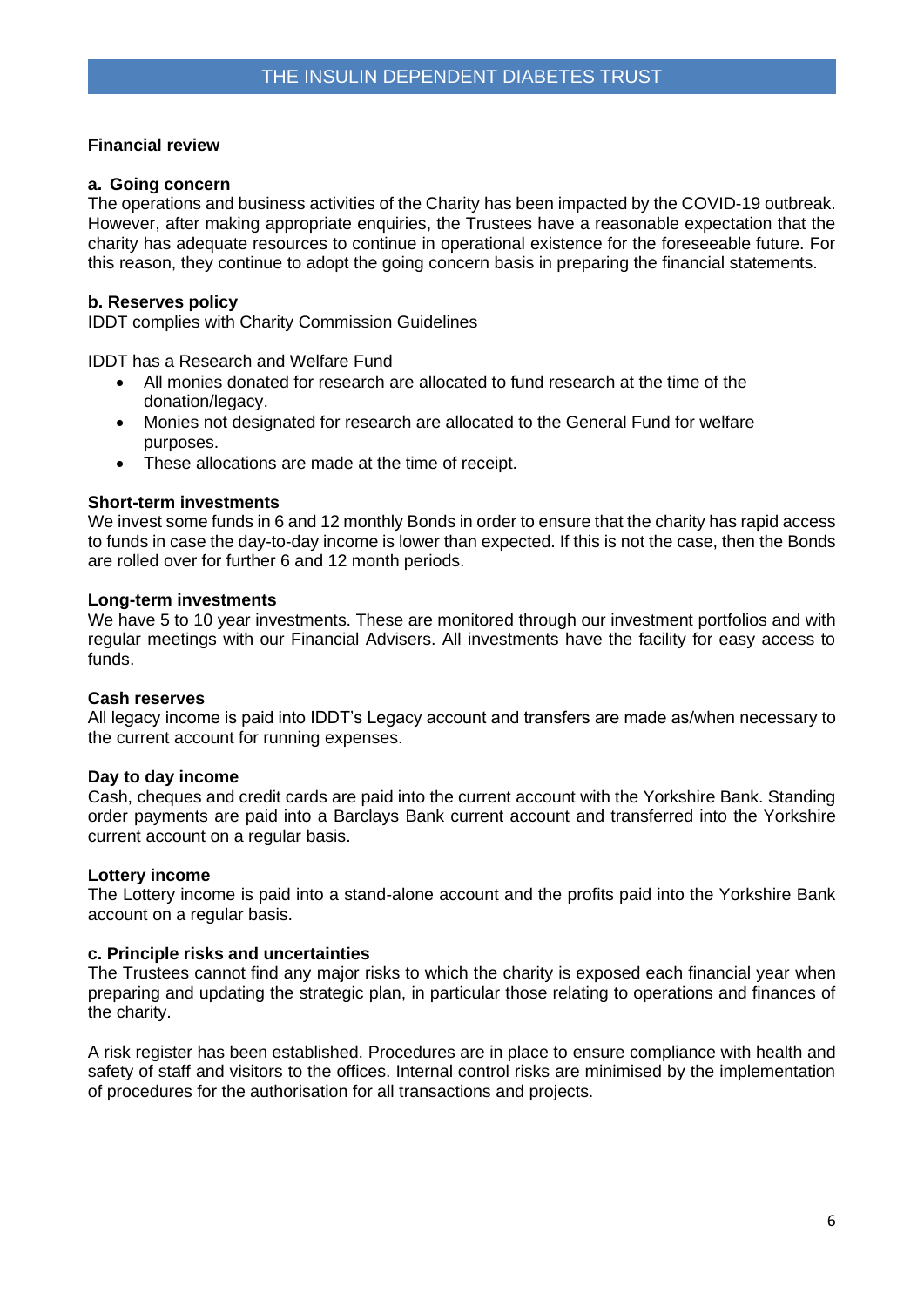#### **d. Principal funding**

The principal sources of income are from legacies and voluntary donations. The Trustees are aware of the need to generate regular income and are continuing to take steps to achieve this. The Trustees are very grateful for the continued generosity of the members in making donations and especially to the increasing numbers of people who make regular donations through their bank. They also wish to record their gratitude to the donors of legacies and donations in memory of loved ones for their kindness in helping other people with diabetes.

The Trustees would also like to express their thanks for the continuing support and help of members and their families which provides encouragement to the Trustees to continue with the aims and objectives of IDDT. This support reflects the needs of people living with diabetes to be represented by a patient/carer-based charity that understands their needs and remains independent and uninfluenced by outside financial influences.

Considering the small numbers of members of staff and the amount of work covered, the Trustees would like to thank the staff for their continued dedication and hard work during 2020.

The Trustees reaffirm their commitment and determination to try to ensure that people with diabetes and their families have informed choices of treatment, and access to them, that they deserve and need. While evidence from national audits suggests that there are some improvements in the care and treatment of Type 1 and Type 2 diabetes in the NHS, there are many improvements yet to be made. The Trustees are committed to try to raise awareness of this, influence policy makers to bring about the necessary improvements and to encourage those with diabetes to insist on receiving the care they need.

#### **Structure, governance and management**

#### **a. Constitution**

The Insulin Dependent Diabetes Trust is registered as a charitable company limited by guarantee and was set up by a Memorandum of Association.

#### **b. Methods of appointment or election of Trustees**

The directors of the company are also charitable Trustees for the purposes of charity law and under the company's Articles of Association are known as the Board of Trustees. Under the requirements of the Memorandum and Articles of Association the members of the Board of Trustees are elected to serve for a period of three years, after which they must be re-elected at the next Annual Meeting.

Due to the nature of the work of the charity and the importance of understanding the needs of and representation of people with diabetes and their families, at no time shall the number of Trustees who are medically qualified or are allied health professionals exceed twenty five per cent of the total number of Trustees. The charity records the particular skills of the Trustees in order to maintain a broad mix of skills and expertise.

#### **c. Organisational structure and decision-making policies**

A Board of a maximum of 11 Trustees administer the charity, covering policy, membership and finances. Minor day to day decisions are taken by the Co-Chairs and CEO. Modern technology enables consultations to be made easily and quickly. Major decisions on future policies are taken at the AGM for the approval of members.

During 2020, some members of the staff team have changed and the team now consists of one full time member and three part-time people with temporary help being employed as necessary. This is a reduction of one part-time member of staff compared to 2019 and this situation will be reviewed when the pandemic situation becomes clearer. The charity will continue to update staff skills when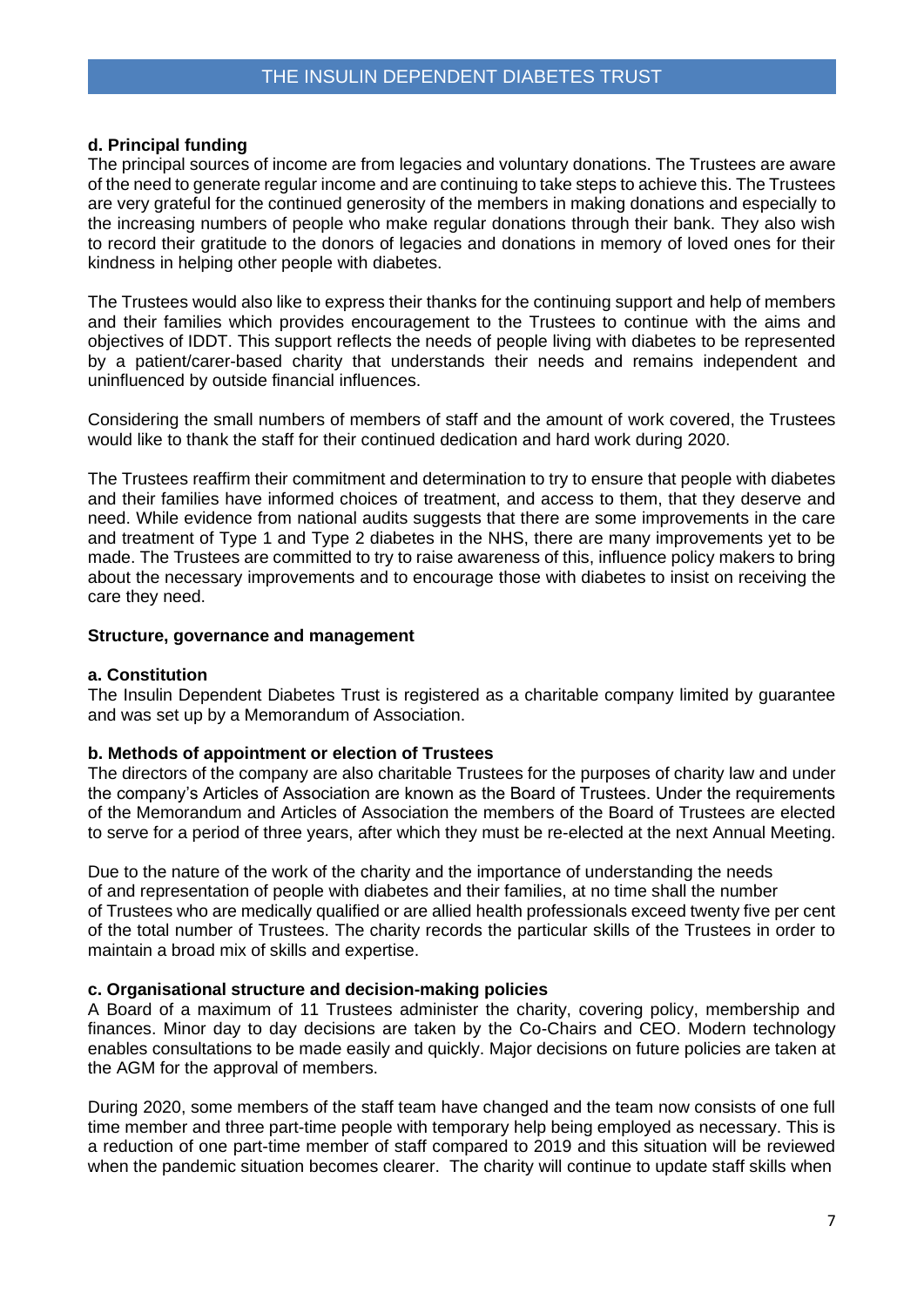required to ensure their skills and knowledge remain relevant and up to date. The Charity contracts out the website work, PR and press releases, IT support and day to day finances.

The charity continued to operate the policies and procedures document relating to fundraising and sponsorship for the Trust approved in 2015. The day to day running of the charity is carried out by the CO-Chairs and CEO.

### **d. Policies adopted for the induction and training of the Trustees**

The Trustees are familiar with the practical work of the charity. New Trustees are encouraged to take short training sessions to familiarise themselves with:

- The responsibilities of Trustees.
- The documents and the Memorandum and Articles of Association for the operations of the charity.
- The current financial position and sources of funding of the charity.
- The objectives and forward plans for the charity.

#### **e. Pay policy for key management personnel**

IDDT has two key management personnel

- Chief Executive Officer
- Database Manager

There is a line management structure in place.

#### Pay Reviews

The Trustees review staff salaries for the following year at their November meeting. The general principle is to give pay increases in line with inflation.

#### **f. Related party relationships**

The Charity maintains its links with people and groups in other countries around the world. The charity continues to offer support and information to people in other countries, especially those in need of animal insulin. Providing information and support wherever people live continue to be a major role.

The Trustees wish to thank Wockhardt UK for their ongoing supply of porcine insulin in vials and cartridges. As the only known supplier in the world, IDDT is aware of the vulnerable position this is for people who need porcine insulin because of adverse effects when using synthetic GM insulins.

#### **Plans for future periods**

#### **The Charity's strategies for achieving its aims and objectives in the future**

- The charity's aim to prevent amputations continues to be a major activity, especially during lockdown, by using the booklet 'Looking After Your Feet' which highlights how people can care for their feet at home and when they should seek professional help. This combined with selling special socks, Solesee and neuropad online and through our Christmas brochure, offer a comprehensive package. There has also been collaboration with foot care specialists which has been successful.
- During the lockdown, the charity has also tried to encourage people to take exercise and to adopt healthy eating and this will continue during 2021.
- The website continues to be a valuable way of reaching people living with diabetes and the charity employs a webmaster to regularly update and monitor traffic. New members, orders for booklets and other items are received through the website.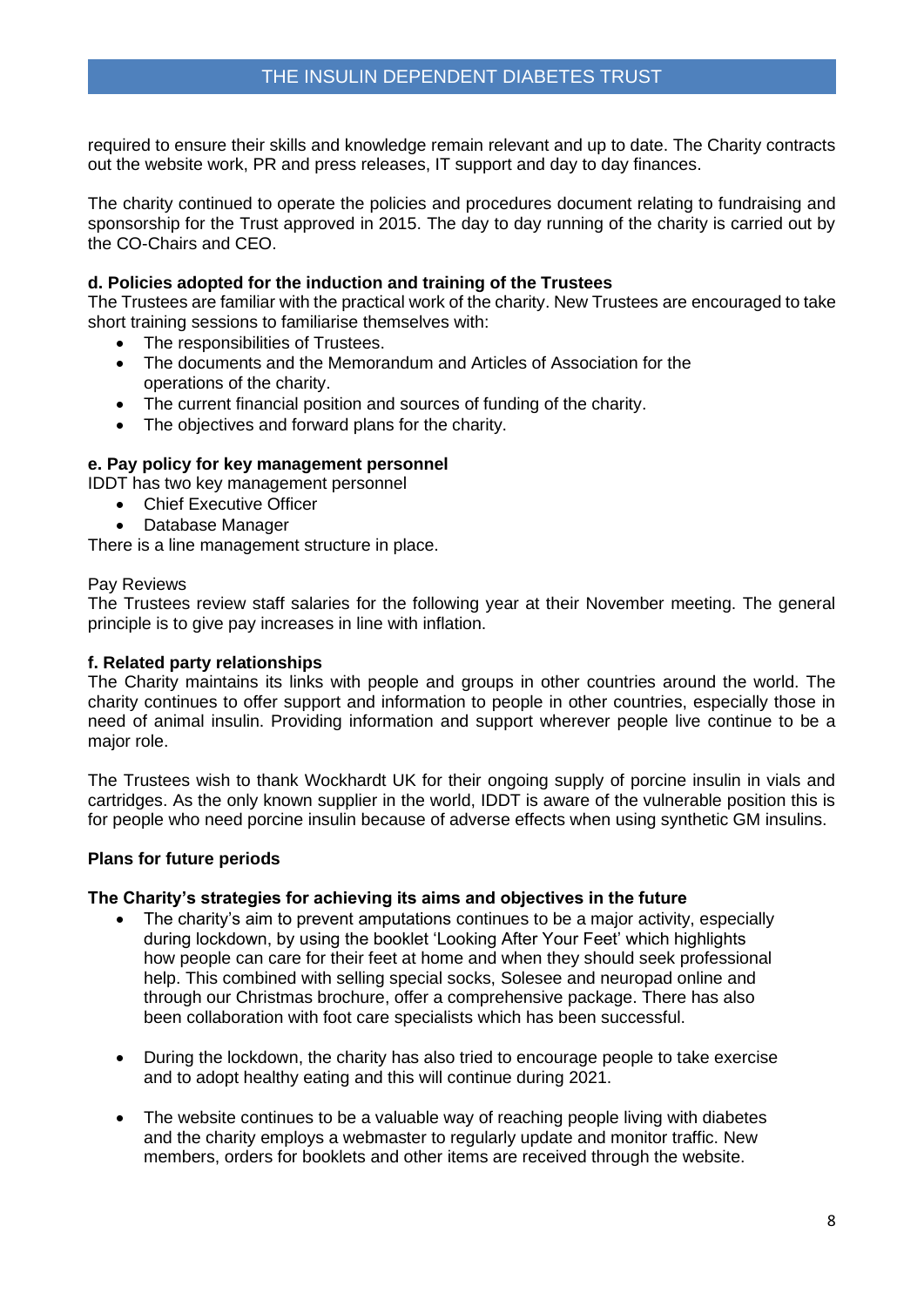- The Newsletter and Type 2 & You are available in large print for people who are visually impaired, but the online talking format has been suspended during the pandemic due to the closure of the readers' office.
- When healthcare professional conferences are able to be held again, then the charity will continue to attend in order to reach healthcare professionals with booklets and leaflets so that they can offer them to their patients.
- To continue to keep informed about the latest research and changes in government and NHS policies in order to keep our members and website visitors informed.

#### **Statement of Trustees' responsibilities**

The Trustees (who are also directors of the Company for the purposes of company law) are responsible for preparing the Trustees' report and financial statements in accordance with applicable law and United Kingdom Accounting Standards (United Kingdom Generally Accepted Accounting Practice).

Company law requires the Trustees to prepare financial statements for each financial year. Under Company law, the Trustees must not approve the financial statements unless they are satisfied that they give a true and fair view of the state of affairs of the Company and its incoming resources and application of resources, including income and expenditure, for that period. In preparing these financial statements, the Trustees are required to:

- select suitable accounting policies and then apply them consistently;
- observe methods and principles of the Charities SOR (FRS 102);
- make judgments and accounting estimates that are reasonable and prudent;
- state whether applicable UK Accounting Standards (FRS 2) have been followed, subject to any material departures disclosed and explained in the financial statements;
- prepare the financial statements on the ongoing concern basis unless it is inappropriate to presume that the Company will continue in business.

The Trustees are responsible for keeping adequate accounting records that are sufficient to show and explain the Company's transactions and disclose with reasonable accuracy at any time the financial position of the Company and enable them to ensure that the financial statements comply with the Companies Act 2006. They are also responsible for safeguarding the assets of the Company and hence taking reasonable steps for the prevention and detection of fraud and other irregularities.

#### **Disclosure of information to Accountants**

Each of the persons who are Trustees at the same time when this Trustees' report is approved has confirmed that:

• so far as that Trustee is aware, there is no relevant information of which the charity's accountants Paul Slater & Co are unaware, and that Trustee has taken all steps that ought to have been undertaken as a Trustee in order to be aware of any relevant information and to establish that the charity's accountants are aware of that information.

Approved by order of the members of the Board of Trustees and signed on their behalf by:

#### **Mrs J M D Hirst MBE**

Date: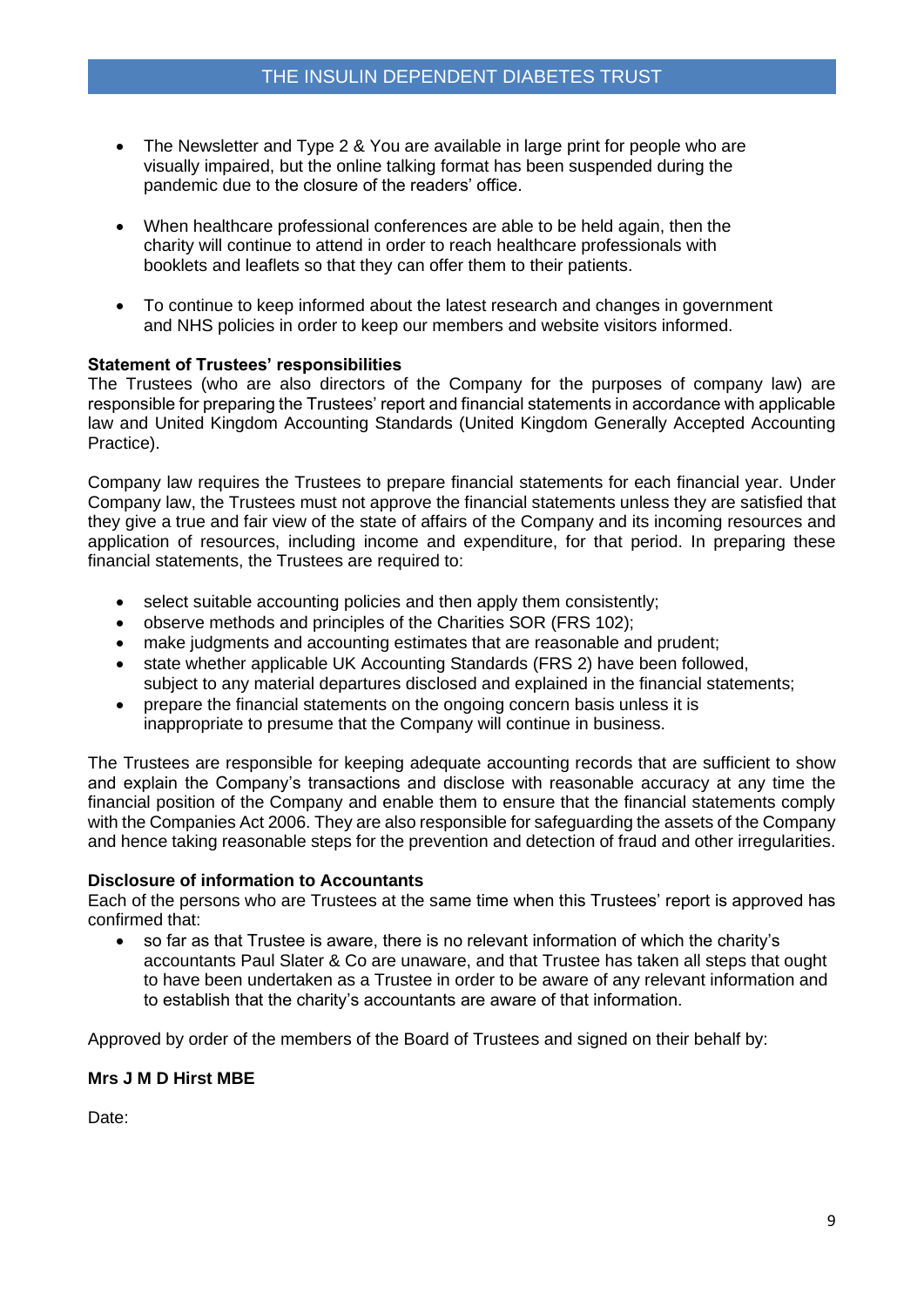#### **REPORT OF THE INDEPENDENT EXAMINER TO THE TRUSTEES OF THE CHARITIABLE COMPANY ON THE ACCOUNTS FOR THE YEAR ENDED 31 DECEMBER 2020**

I report to the Trustees on my examination of the accounts of the above charity for the year ended 31 December 2020.

#### **Respective responsibilities of Trustees and Independent Examiner**

As the Charity's Trustees, you are responsible for the preparation of the accounts in accordance with the requirements of the Charities Act 2011.

The Trustees consider that the audit requirement of Section 144(1) of the Charities Act 2011 (the Act) does not apply, and that there is no requirement in the memorandum and articles of the charity for the conducting of an audit, and that the accounts do not require an audit in accordance with Part 16 of the Companies Act 2006 and that no member or members have requested an audit pursuant to section 476 of the Companies Act 2006. As a consequence, the Trustees have elected that the financial statements be subject to independent examination.

I report in respect of my examination on the Trust's accounts carried out under Section 145 of the 2011 Act and in carrying out my examination, I have followed all the applicable Directions given by the Charity Commission under Section 145 950 9B0 of the Act.

#### **Basis of Examiner' Statement and scope of work undertaken**

The Charity's gross income exceeded £250,000 and I am qualified to undertake the examination by being a qualified member of AAT.

No matters have come to my attention in connection with the examination which gives me cause to believe that the accounting records were kept in accordance with Section 130 of the Charities Act or the accounts did not accord with the accounting records or the accounts did not comply with the applicable requirements concerning the form and contents of accounts set out in the Charities Regulations 2008 other than any requirement that the accounts give a true and fair view which is not a matter considered as part of an independent examination.

Mrs T Loughran – Independent Examiner FMAAT, MIP

1 Washington Street **Kingsthorpe** Northampton NN2 6NN

This report was signed on 30 August 2021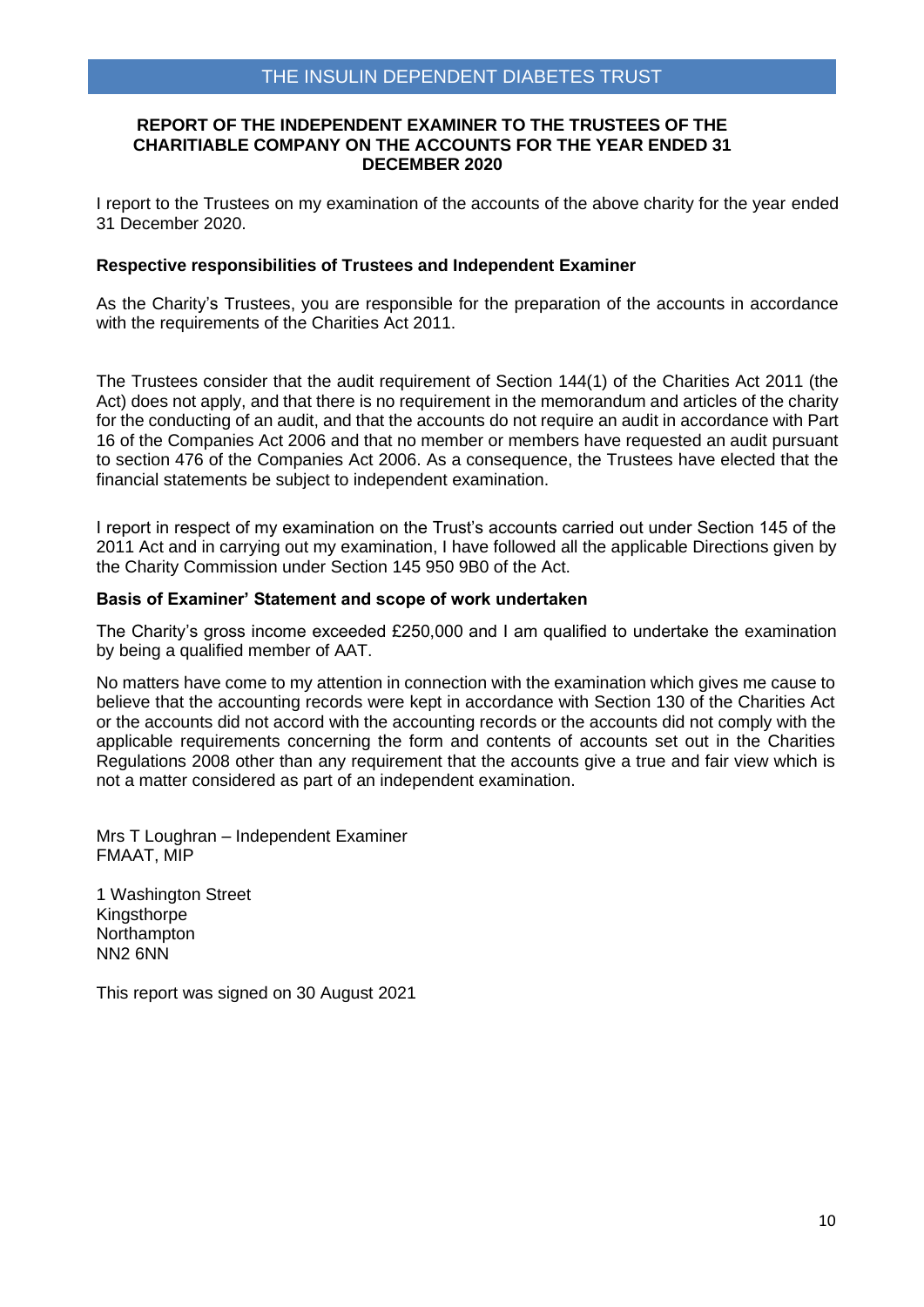### **STATEMENT OF FINANCIAL ACTIVITIES FOR THE YEAR ENDED 31 DECEMBER 2020**

|                                                                      | Note           | Restricted<br>funds<br>2020<br>£ | Unrestricted<br>funds<br>2020<br>£ | Total<br>funds<br>2020<br>£ | Total<br>funds<br>2019<br>£ |
|----------------------------------------------------------------------|----------------|----------------------------------|------------------------------------|-----------------------------|-----------------------------|
| Income from:                                                         |                |                                  |                                    |                             |                             |
| Donations & Legacies<br>Other trading activities                     | 3<br>4         | 0<br>$\mathbf 0$                 | 368,771<br>3,068                   | 368,771<br>3,068            | 1,152,054<br>5,909          |
| Investments<br>Other income                                          | 5<br>6         | 0<br>$\overline{0}$              | 685<br>38,213                      | 685<br>38,213               | 13,924<br>36,964            |
| <b>Total income</b>                                                  |                | $\bf{0}$                         | 410,737                            | 410,737                     | 1,208,842                   |
| <b>Expenditure on:</b><br>Raising funds<br>Charitable activities and |                | $\mathbf 0$                      | 19,107                             | 19,107                      | 24,020                      |
| governance costs                                                     | $\overline{7}$ | 137,532                          | 389,205                            | 526,737                     | 645,068                     |
| <b>Total expenditure</b>                                             |                | 137,532                          | 408,312                            | 545,844                     | 669,088                     |
| Net gains (losses) on<br>Investments                                 |                | $\pmb{0}$                        | 158,074                            | 158,074                     | 217,334                     |
| Net movement in funds                                                |                | (137, 532)                       | 160,499                            | 22,967                      | 757,088                     |
| <b>Reconciliation of funds:</b><br>Total funds brought forward       |                | 874,365                          | 2,030,783                          | 2,905,148                   | 2,148,060                   |
| Net movement in funds                                                |                | (137, 532)                       | 160,499                            | 22,967                      | 757,088                     |
| <b>Total funds carried forward</b>                                   |                | 736,833                          | 2,191,282                          | 2,928,115                   | 2,905,148                   |

The Statement of financial activities includes all gains and losses recognised in the year.

The notes on pages 13 to 25 form part of these financial statement.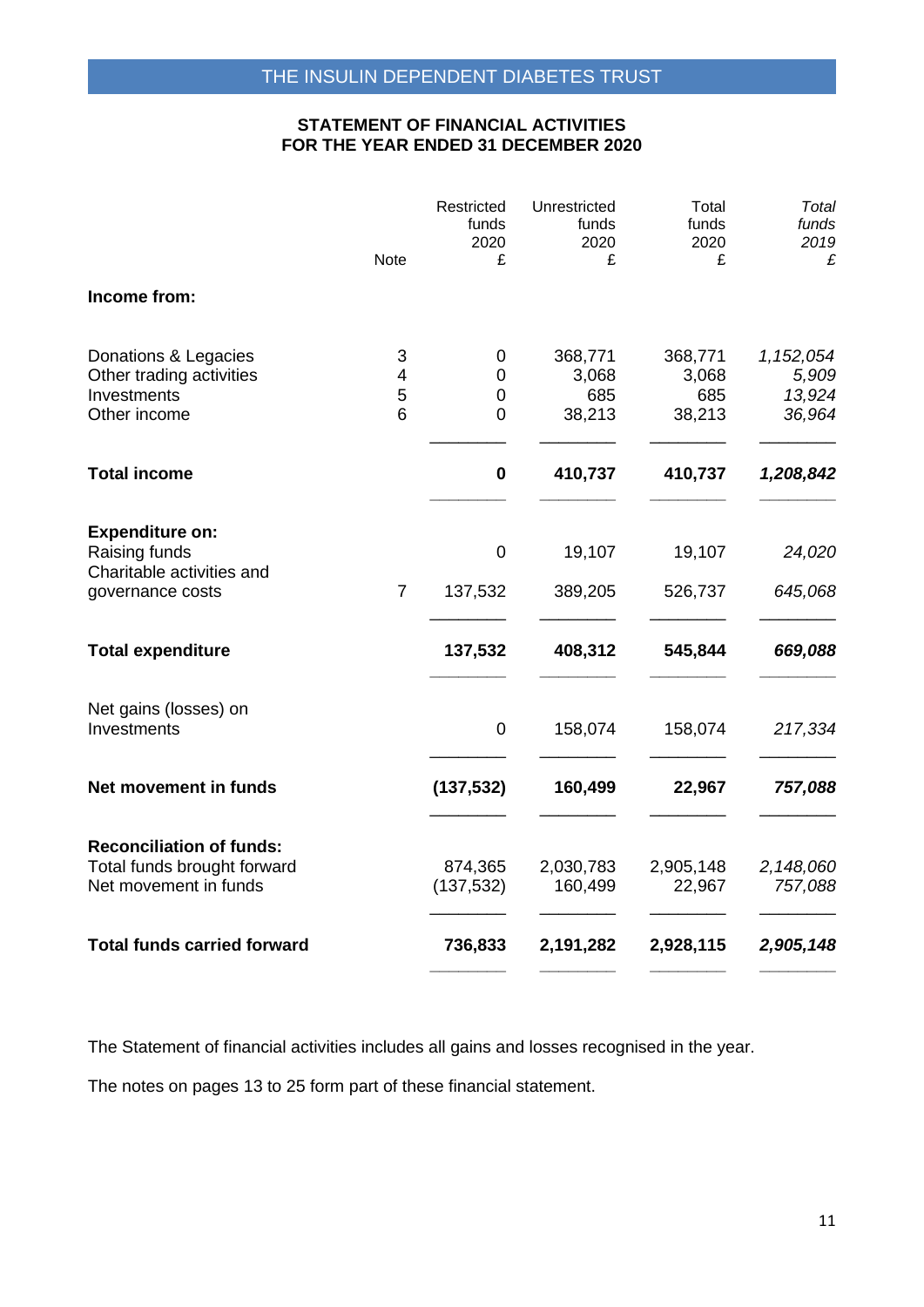### **BALANCE SHEET AS AT 31 DECEMBER 2020**

|                                                                                                     | <b>Note</b> |                                       | 2020<br>£            |                                   | 2019<br>£            |
|-----------------------------------------------------------------------------------------------------|-------------|---------------------------------------|----------------------|-----------------------------------|----------------------|
| <b>Fixed assets</b>                                                                                 |             |                                       |                      |                                   |                      |
| Tangible assets<br>Investments                                                                      | 12<br>13    |                                       | 358,034<br>1,825,076 |                                   | 358,528<br>1,679,412 |
| <b>Total fixed assets</b>                                                                           |             |                                       | 2,183,110            |                                   | 2,037,940            |
| <b>Current assets</b><br><b>Stocks</b><br><b>Debtors</b><br>Investments<br>Cash at bank and in hand | 14<br>15    | 10,092<br>8,800<br>145,334<br>601,151 |                      | 10,138<br>0<br>142,261<br>725,413 |                      |
| <b>Total current assets</b>                                                                         |             | 765,377                               |                      | 877,812                           |                      |
| Creditors: amounts falling<br>due within one year                                                   | 16          | (32,054)                              |                      | (22, 286)                         |                      |
| <b>Net current assets</b>                                                                           |             |                                       | 733,323              |                                   | 855,526              |
| Total assets less current liabilities                                                               |             |                                       | 2,916,433            |                                   | 2,893,466            |
| <b>Total net assets</b>                                                                             |             |                                       | 2,916,433            |                                   | 2,893,466            |
| <b>Charity funds</b>                                                                                |             |                                       |                      |                                   |                      |
| <b>Restricted funds</b><br><b>Unrestricted funds</b>                                                | 18<br>18    |                                       | 736,833<br>2,179,600 |                                   | 874,365<br>2,019,101 |
| <b>Total charity funds</b>                                                                          |             |                                       | 2,916,433            |                                   | 2,893,466            |

The Trustees acknowledge their responsibilities for complying with the requirements of the Act with respect to accounting records and preparation of financial statements.

The financial statements have been prepared in accordance with the provisions applicable to entities subject to the small companies regime.

The financial statements were approved and authorised for issue by the Trustees and signed on their behalf by:

Mrs J M D Hirst MBE

Date: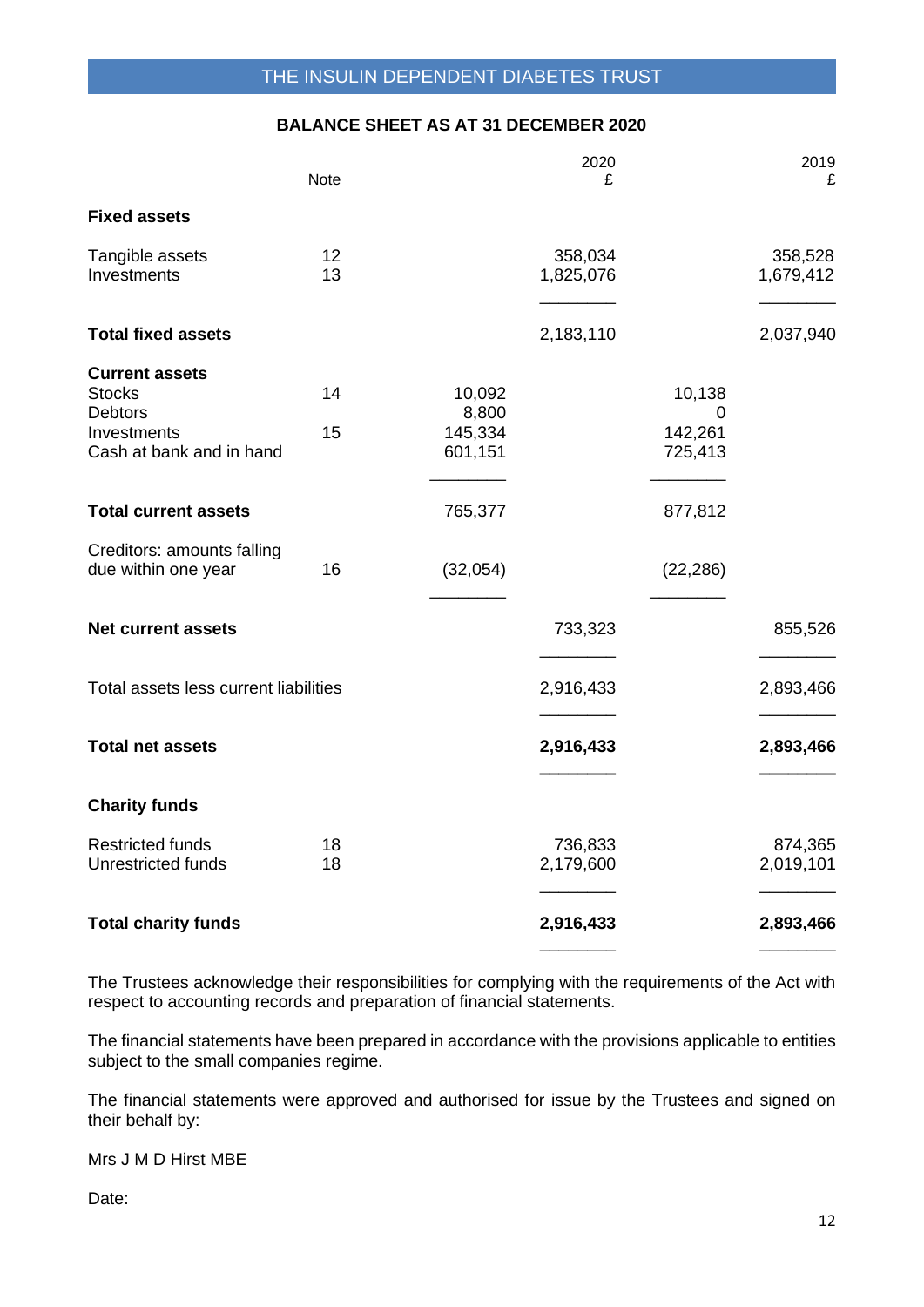### **1. General information**

The charity is a company limited by guarantee, registered in England and Wales. The registered office is as noted in the Trustee's Report.

### **2. Accounting policies**

#### **2.1 Basis of preparation of financial statements**

The financial statements have been prepared in accordance with the Charities SORP (FRS 102) Accounting and Reporting by Charities: Statement of Recommended Practice applicable to charities preparing their accounts in accordance with the Financial Reporting Standard applicable in the UK and the Republic of Ireland (FRS 102) (Issued in October 2019), the Financial Reporting Standard applicable in the UK and Republic of Ireland (FRS 102) and the Companies Act 2006.

The Insulin Dependent Diabetes Trust meets the definition of a public benefit entity under FRS 102. Assets and liabilities are initially recognised at historical cost or transaction value unless otherwise stated in the relevant accounting policy.

#### **2.2 Going concern**

The operations and business activities of the Charity has been impacted by the recent COVID-19 outbreak. However, after making appropriate enquiries, the Trustees have a reasonable expectation that the Company has adequate resources to continue in operational existence for the foreseeable future. For this reason, they continue to adopt the going concern basis in preparing the financial statements.

#### **2.3 Income**

All income is recognised once the Company has entitlement to the income, it is probable that the income will be received and the amount of income receivable can be measured reliably.

The recognition of income from legacies is dependent on establishing entitlement, the probability of receipt and the ability to estimate with sufficient accuracy the amount receivable. Evidence of entitlement to a legacy exists when the Company has sufficient evidence that a gift has been left to them (through knowledge of the existence of a valid Will and the death of the benefactor) and the executor is satisfied that the property in question will not be required to satisfy claims in the estate. Receipt of a legacy must be recognised when it is probable that it will be received and the fair value of the amount receivable, which will generally be the expected cash amount to be distributed to the Company, can be reliably measured.

Income tax recoverable in relation to investment income is recognised at the time the investment income is receivable.

Other income is recognised in the period in which it is receivable and to the extent the goods have been provided or on completion of the service.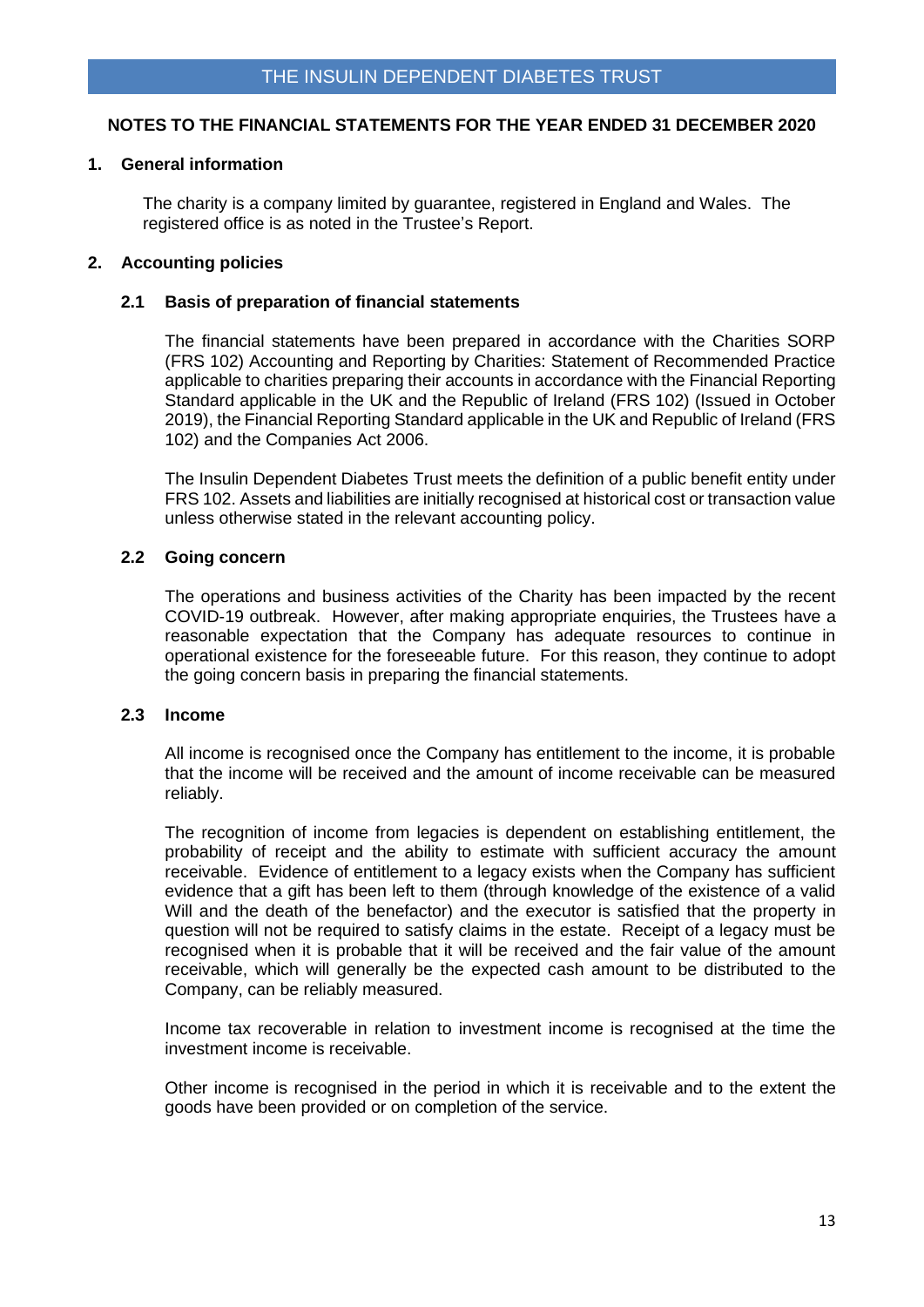#### **2.4 Expenditure**

Expenditure is recognised once there is a legal or constructive obligation to transfer economic benefit to a third party. It is probable that a transfer of economic benefit will be required in settlement and the amount of the obligation can be measured reliably. Expenditure is classified by activity. The costs of each activity are made up to the total of direct costs and shared costs, including support costs involved in undertaking each activity. Direct costs attributed to a single activity are allocated directly to that activity. Shared costs which contribute to more than one activity and support costs which are not attributable to a single activity are apportioned between those activities on a basis consistent with the use of resources.

Expenditure on raising funds includes all expenditure incurred by the Company to raise funds for its charitable purposes and includes costs of all fundraising activities, events and non-charitable trading.

Expenditure on charitable activities is incurred on directly undertaking the activities which further the Company's objectives, as well as any associated support costs.

All expenditure is inclusive of irrecoverable VAT.

#### **2.5 Interest receivable**

Interest on funds held on deposit is included when receivable and the amount can be measured reliably by the Company; this is normally upon notification of the interest paid or payable by the institution with whom the funds are deposited.

#### **2.6 Tangible fixed assets and depreciation**

Tangible fixed assets costing £1,000 or more are capitalised and recognised when future economic benefits are probable and the cost or value of the asset can be measured reliably.

Tangible fixed assets are initially recognised at cost. After recognition, under the cost model, tangible fixed assets are measured at cost less accumulated depreciation and any accumulated impairment losses. All costs incurred to bring a tangible fixed asset into its intended working condition should be included in the measurement of cost.

Depreciation is charged so as to allocate the cost of tangible fixed assets less their residual value over their estimated useful lives.

Depreciation is provided on the following basis:

| <b>Office Equipment</b> | - | 20% reducing balance |
|-------------------------|---|----------------------|
| Computer equipment -    |   | 20% reducing balance |

The freehold property is not depreciated as the depreciation would be immaterial.

#### **2.7 Investments**

Fixed asset investments are a form of financial instrument and are initially recognised at their transaction cost and subsequently measured at fair value at the Balance Sheet date, unless the value cannot be measured reliably in which case it is measured at cost less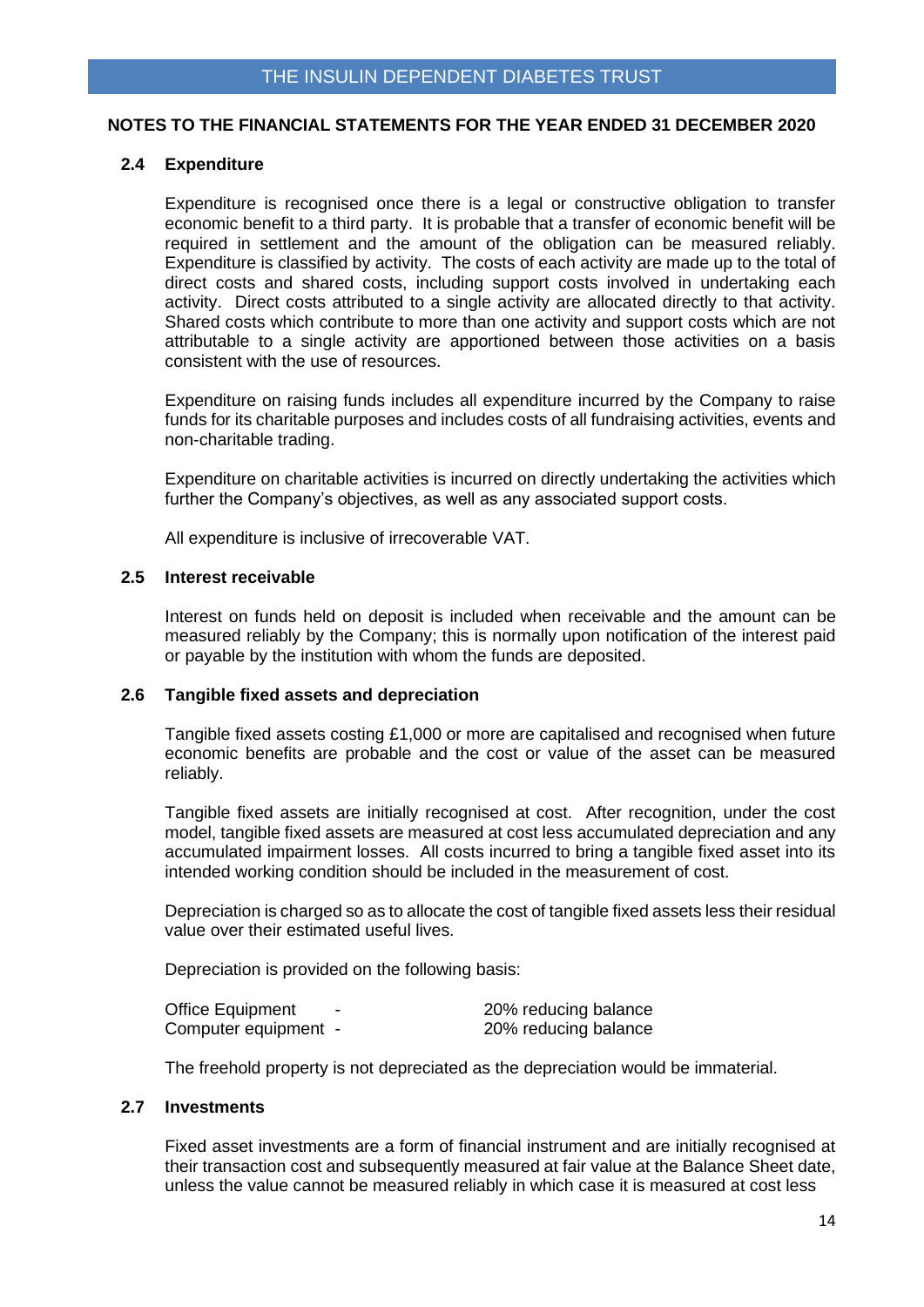impairment. Investment gains and losses, whether realised or unrealised, are combined and presented as 'Gains/(Losses) on investments' in the Statement of financial activities.

#### **2.8 Stocks**

Stocks are valued at the lower of cost and net realisable value after making due allowance for obsolete and slow-moving stocks. Costs includes all direct costs.

#### **2.9 Cash at bank and in hand**

Cash at bank and in hand includes cash and short-term highly liquid investments with a short maturity of three months or less from the date of acquisition or opening of the deposit or similar account.

#### **2.10 Liabilities and provisions**

Liabilities are recognised when there is an obligation at the Balance Sheet date as a result of a past event, it is probable that a transfer of economic benefit will be required in settlement, and the amount of the settlement can be estimated reliably.

Liabilities are recognised at the amount that the Company anticipated it will pay to settle the debt or the amount it has received as advanced payments for the goods and services it must provide.

Provisions are measured at the best estimate of the amounts required to settle the obligation.

### **2.11 Financial instruments**

The Company only has financial assets and financial liabilities of a kind that qualify as basic financial instruments. Basic financial instruments are initially recognised at transaction value and subsequently measured at their settlement value.

### **2.12 Pensions**

The Company operates a defined contribution pension scheme and the pension charge represents the amounts payable by the Company to the fund in respect of the year.

#### **2.13 Fund accounting**

General funds are unrestricted funds which are available for use at the discretion of the Trustees in furtherance of the general objectives of the Company and which have not been designated for other purposes.

Restricted funds are funds which are to be used in accordance with specific restrictions imposed by donors or which have been raised by the Company for particular purposes. The costs of raising and administering such funds are charged against the specific fund. The aim and use of each restricted fund is set out in the notes to the financial statements.

Investment income, gains and losses are allocated to the appropriate fund.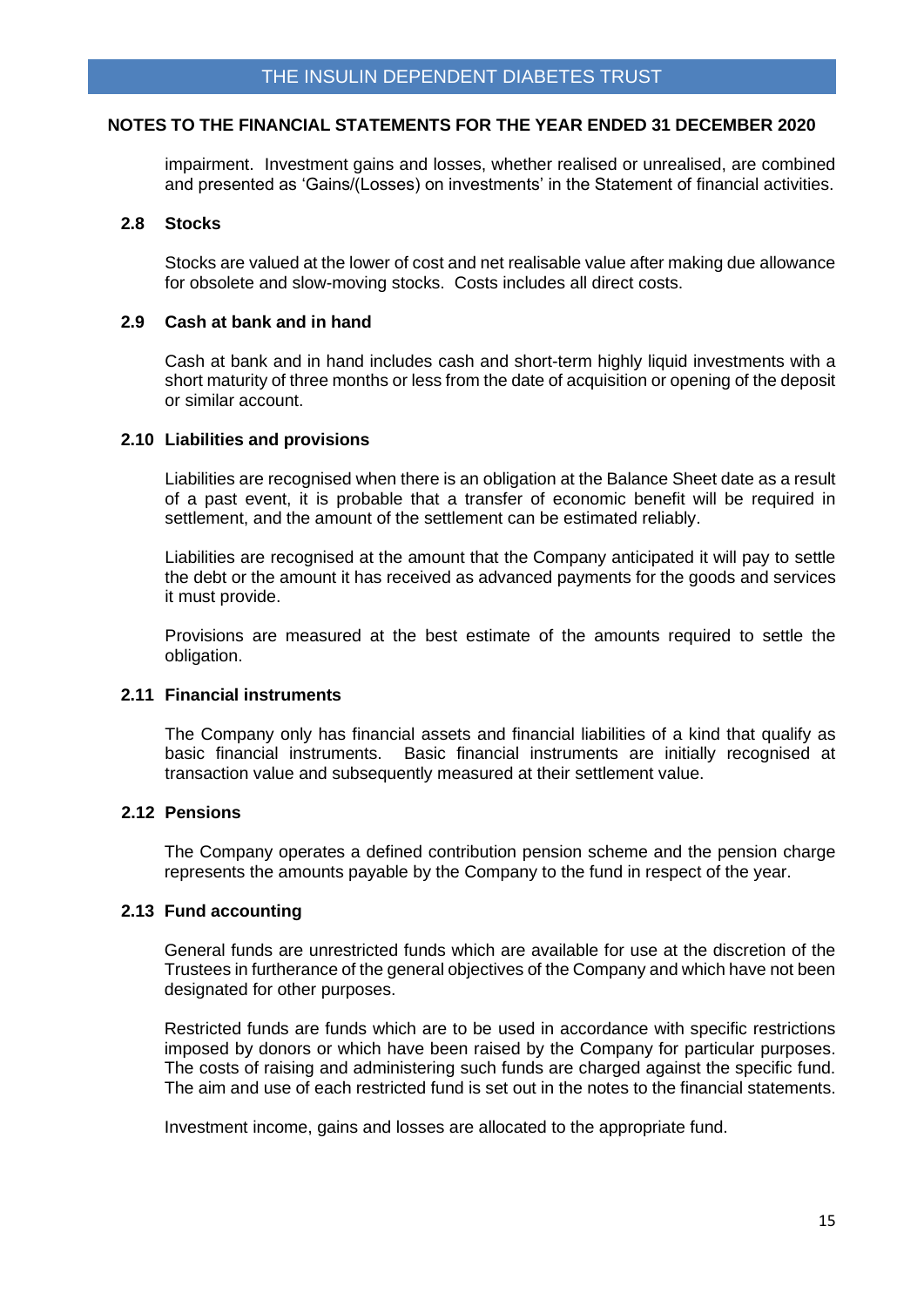# **3. Income from donations and legacies**

|                                                                                                                            | Unrestricted<br>funds<br>2020<br>£                                        | Total<br>funds<br>2020<br>£                                               | Total<br>funds<br>2019<br>£                                      |
|----------------------------------------------------------------------------------------------------------------------------|---------------------------------------------------------------------------|---------------------------------------------------------------------------|------------------------------------------------------------------|
| Legacies                                                                                                                   |                                                                           |                                                                           |                                                                  |
| A M G Devere-Holloway<br>J A Moore<br>E Harrower<br>M C Broker<br>A Skelton<br>J B Jennings<br>S G Litchfield<br>P Jackson | 1,000<br>50,918<br>15,000<br>14,417<br>4,986<br>3,488<br>2,501<br>200,000 | 1,000<br>50,918<br>15,000<br>14,417<br>4,986<br>3,488<br>2,501<br>200,000 | 0<br>438,759<br>218,910<br>342,412<br>28,385<br>41,259<br>0<br>0 |
| Subtotal detailed disclosure                                                                                               | 292,310                                                                   | 292,310                                                                   | 1,055,725                                                        |
| <b>Donations</b><br>Legacies under £1,000                                                                                  | 74,598<br>1,863                                                           | 74,598<br>1,863                                                           | 69,791<br>26,529                                                 |
| Subtotal                                                                                                                   | 76,461                                                                    | 76,461                                                                    | 96,320                                                           |
| <b>Total</b>                                                                                                               | 368,771                                                                   | 368,771                                                                   | 1,152,045                                                        |

# **4. Income from other trading activities**

Income from fundraising events

|             | Unrestricted<br>funds<br>2020<br>£ | Total<br>funds<br>2020<br>£ | Total<br>funds<br>2019<br>£ |
|-------------|------------------------------------|-----------------------------|-----------------------------|
| Fundraising | 3,068                              | 3,068                       | 5,909                       |
|             |                                    |                             |                             |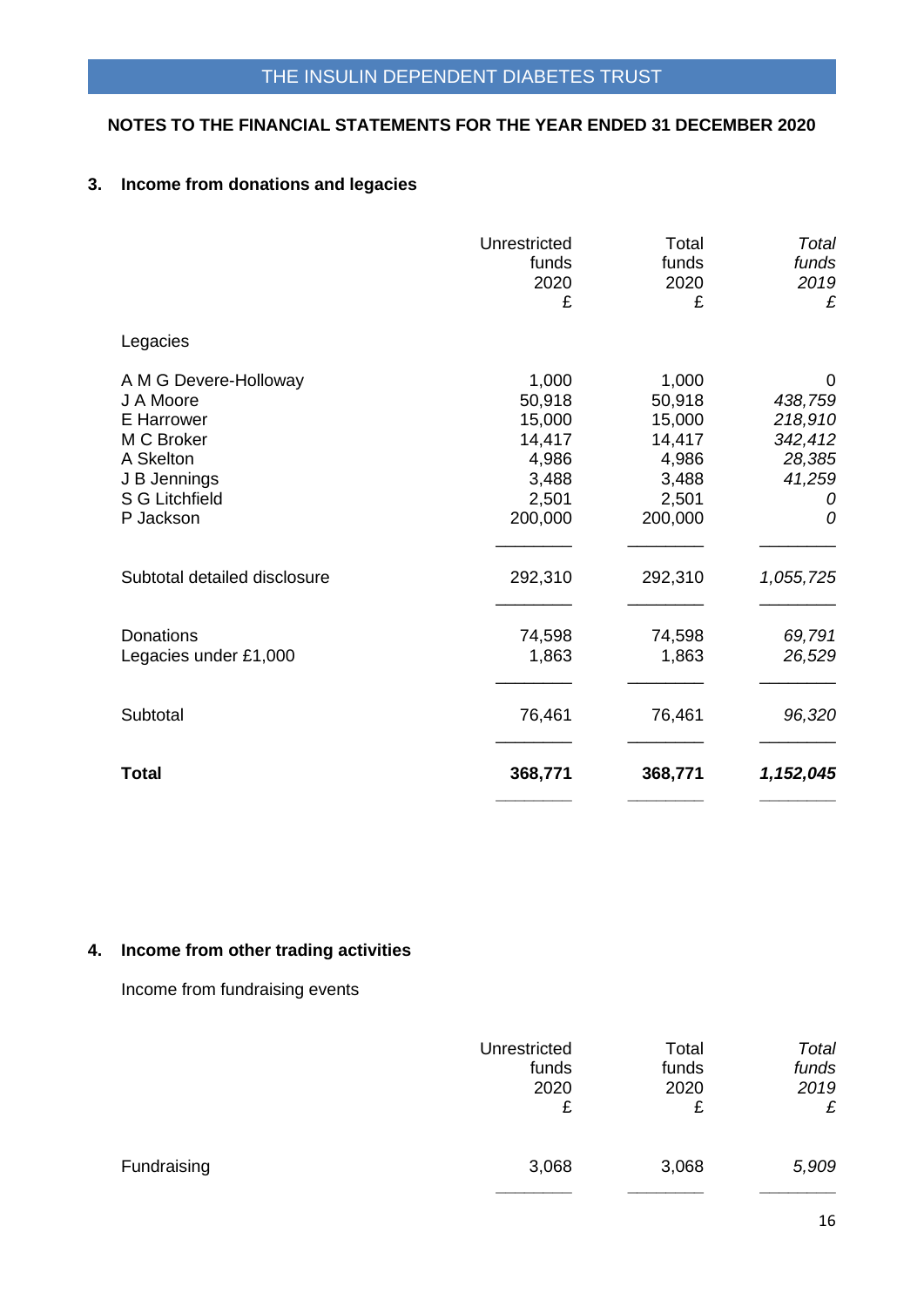## **5. Investment income**

|                   | Unrestricted | Total | Total  |
|-------------------|--------------|-------|--------|
|                   | funds        | funds | funds  |
|                   | 2020         | 2020  | 2019   |
|                   | £            | £     | £      |
| Investment income | 685          | 685   | 13,924 |

### **6. Other income resources**

|                            | Unrestricted | Total  | Total  |
|----------------------------|--------------|--------|--------|
|                            | funds        | funds  | funds  |
|                            | 2020         | 2020   | 2019   |
|                            | £            | £      | £      |
| Sales of goods and lottery | 38,213       | 38,213 | 36,964 |

# **7. Analysis of expenditure on charitable activities**

# Summary by fund type

|                       | Restricted<br>funds<br>2020<br>£ | Unrestricted<br>funds<br>2020<br>£ | Total<br>funds<br>2020<br>£ | Total<br>funds<br>2019<br>£ |
|-----------------------|----------------------------------|------------------------------------|-----------------------------|-----------------------------|
| Charitable activities | 137,532                          | 389,205                            | 526,737                     | 645,068                     |
| <b>Total 2019</b>     | 156,113                          | 488,955                            | 645,068                     |                             |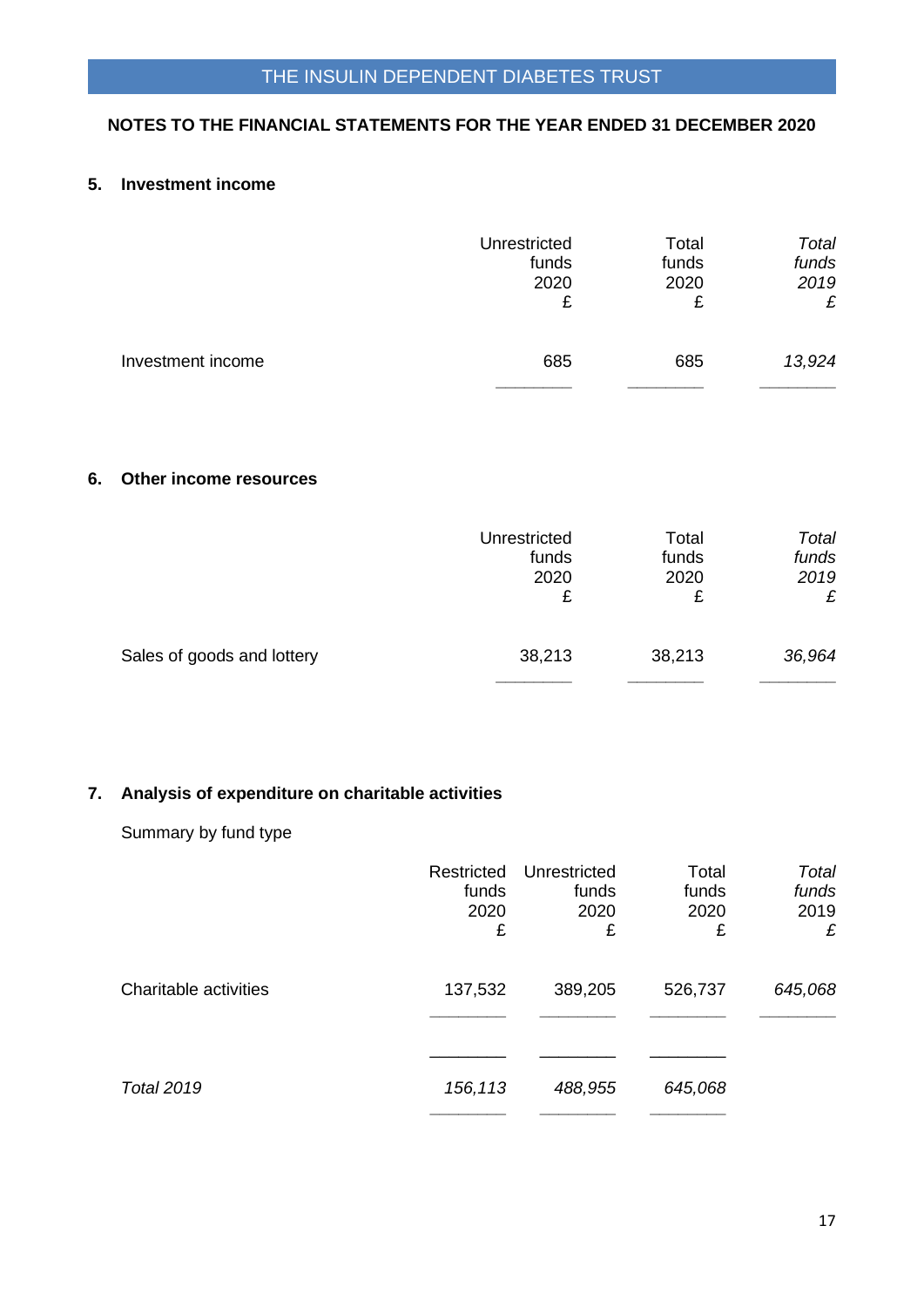# **8. Analysis of expenditure by activities**

|                       | Activities      |         |         |         |
|-----------------------|-----------------|---------|---------|---------|
|                       | Undertaken      | Support | Total   | Total   |
|                       | <b>Directly</b> | costs   | funds   | funds   |
|                       | 2020            | 2020    | 2020    | 2019    |
|                       | £               | £       | £       | £       |
| Charitable activities | 465,879         | 60,858  | 526,737 | 645,068 |
|                       |                 |         |         |         |
|                       |                 |         |         |         |
| <b>Total 2019</b>     | 552,599         | 92,471  | 645,068 |         |
|                       |                 |         |         |         |

# **Analysis of direct costs**

|                                                  | Charitable<br><b>Activities</b><br>2020<br>£ | Total<br>funds<br>2020<br>£ | Total<br>funds<br>2019<br>£ |
|--------------------------------------------------|----------------------------------------------|-----------------------------|-----------------------------|
| <b>Staff Costs</b>                               | 98,223                                       | 98,223                      | 105, 152                    |
| Research grants                                  | 137,532                                      | 137,532                     | 156,113                     |
| Temporary staff<br><b>Travel and subsistence</b> | 444                                          | 0<br>444                    | 1,198<br>3,673              |
| Marketing and advertising                        | 61,344                                       | 61,344                      | 69,733                      |
| Research and editorial costs                     | 42,468                                       | 42,468                      | 54,062                      |
| <b>Health and Safety</b>                         | 825                                          | 825                         | 730                         |
| Professional indemnity costs                     | 1,485                                        | 1,485                       | 1,022                       |
| Website and IT                                   | 23,865                                       | 23,865                      | 22,712                      |
| Printing costs                                   | 42,087                                       | 42,087                      | 59,229                      |
| <b>Direct Mail</b>                               | 51,119                                       | 51,119                      | 51,608                      |
| Conference, information and meeting costs        | 2,889                                        | 2,889                       | 25,451                      |
| Legal and professional                           | 0                                            | 0                           | 1,914                       |
| Charitable activities                            | 3,598                                        | 3,598                       | 0                           |
|                                                  | 465,879                                      | 465,879                     | 552,597                     |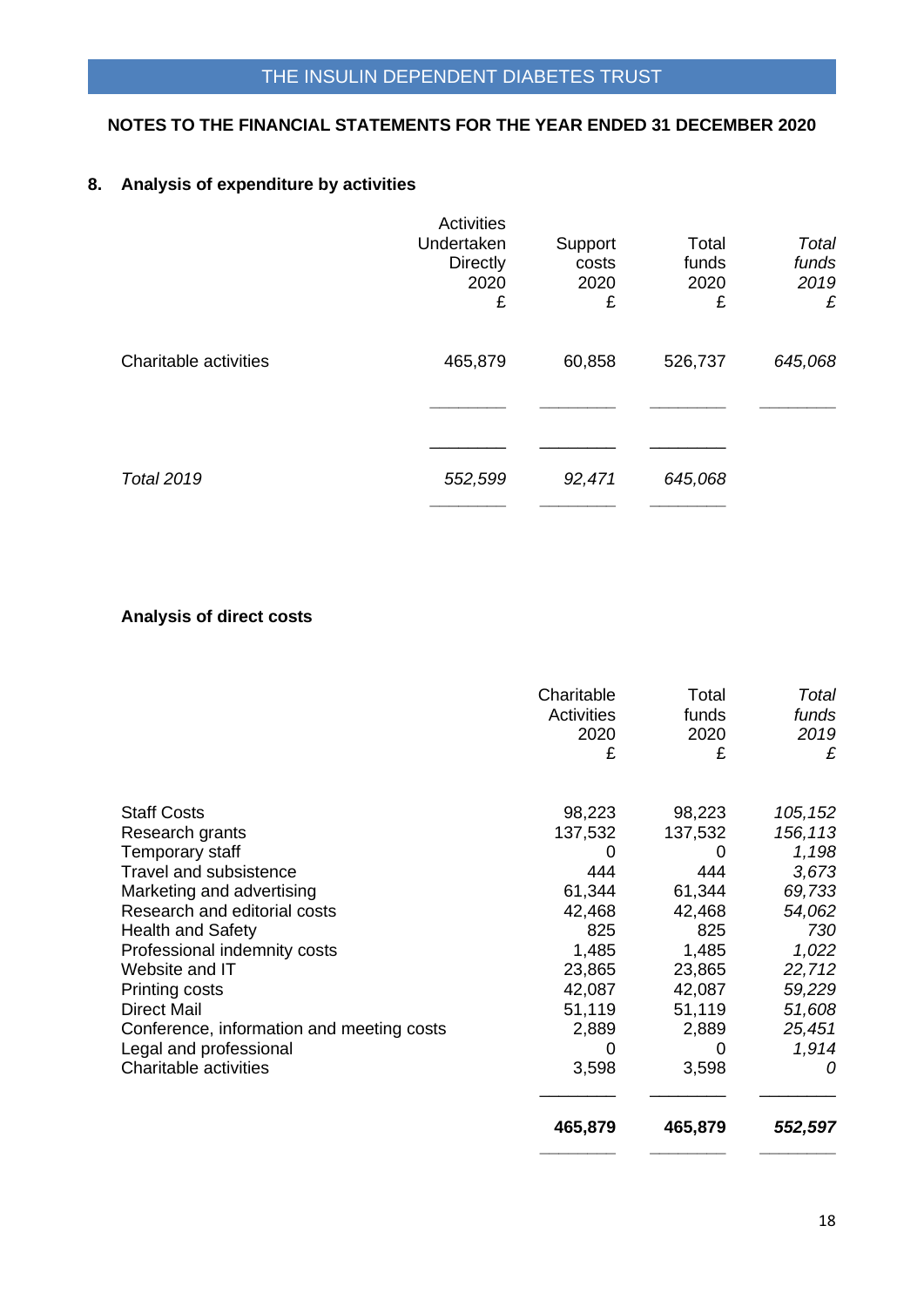# **Analysis of support costs**

|                                  | Charitable<br><b>Activities</b><br>2020<br>£ | Total<br>funds<br>2020<br>£ | Total<br>funds<br>2019<br>£ |
|----------------------------------|----------------------------------------------|-----------------------------|-----------------------------|
| Staff costs                      | 12,086                                       | 12,086                      | 19,147                      |
| Depreciation                     | 1,238                                        | 1,238                       | 1,423                       |
| Legal and professional           | 16,050                                       | 16,050                      | 26,977                      |
| Telephone and internet           | 660                                          | 660                         | 685                         |
| Printing, postage and stationery | 18,808                                       | 18,808                      | 24,221                      |
| HR Training and welfare – staff  | 3,600                                        | 3,600                       | 817                         |
| Rates and water charges          | 1,828                                        | 1,828                       | 1,761                       |
| <b>Bank Charges</b>              | 756                                          | 756                         | 1,219                       |
| Cleaning and waste management    | 655                                          | 655                         | 1,001                       |
| Premises repairs and renewals    | 5,177                                        | 5,177                       | 15,220                      |
|                                  | 60,858                                       | 60,858                      | 92,471                      |

# **9. Auditors' remuneration**

|     |                                                                                                     | 2020<br>£                 | 2019<br>£                 |
|-----|-----------------------------------------------------------------------------------------------------|---------------------------|---------------------------|
|     | Fees payable to the Company's auditors for the audit of<br>the Company's annual accounts            | 0                         | 9,000                     |
| 10. | <b>Staff costs</b>                                                                                  |                           |                           |
|     |                                                                                                     | 2020<br>£                 | 2019<br>£                 |
|     | Wages and salaries<br>Social security costs<br>Contribution to defined contribution pension schemes | 110,309<br>6,397<br>3,598 | 124,217<br>8,567<br>3,198 |
|     |                                                                                                     | 120,304                   | 135,982                   |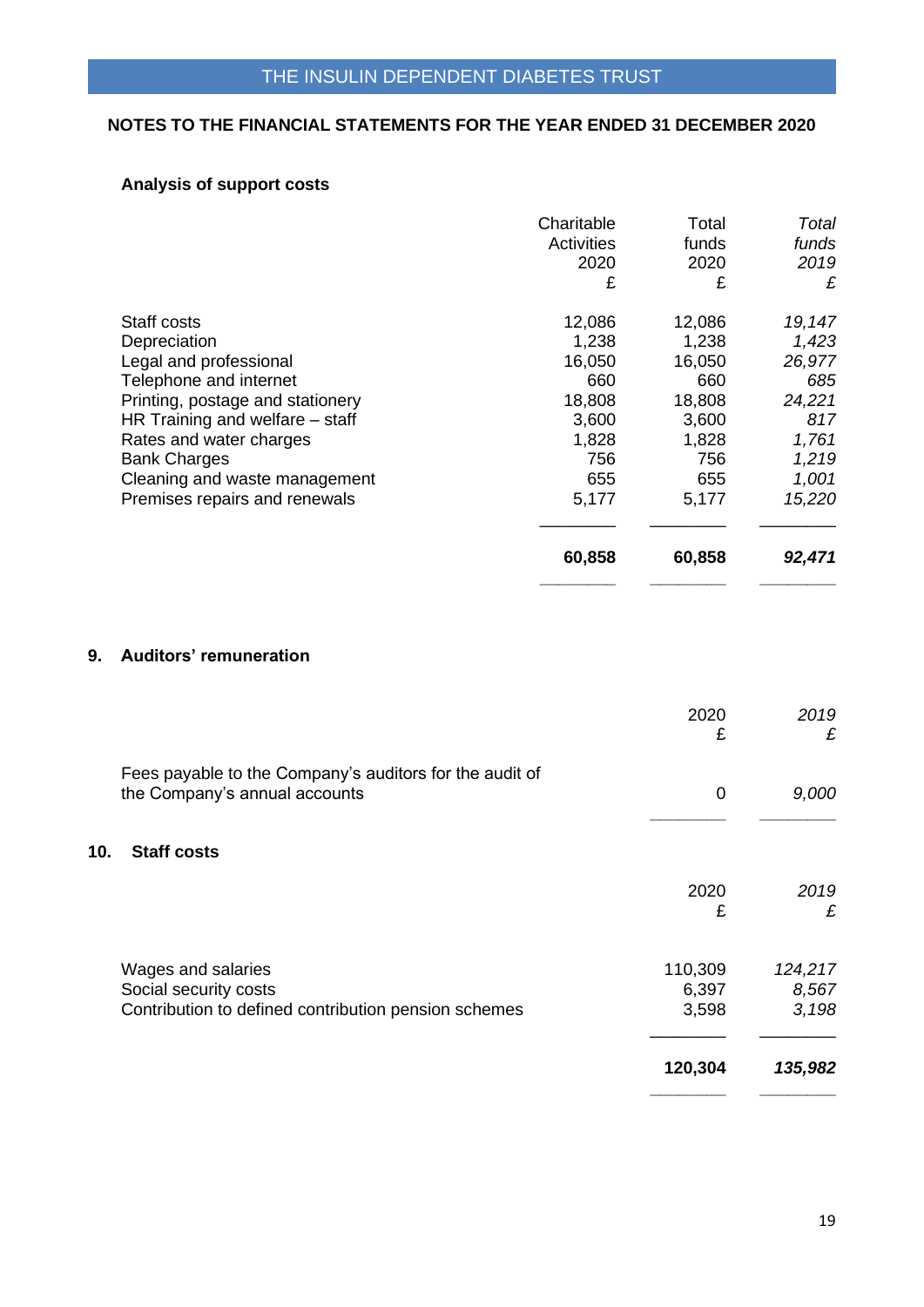The average number of persons employed by the Company during the year was as follows:

|           | 2020<br>No. | 2019<br>No. |
|-----------|-------------|-------------|
| Employees | 4           | $\sqrt{5}$  |

The number of employees whose employee benefits (excluding employer pension costs) exceeded £60,000 was:

|                                | 2020<br>No. | 2019<br>No. |
|--------------------------------|-------------|-------------|
| In the band £60,001 to £70,000 | 0           |             |
|                                |             |             |

### **11. Trustees' remuneration and expenses**

With the agreement of the Charities Commission Mrs J M D Hirst's remuneration is for extensive research, publications and editorial work. Mrs Hirst attends meetings, conferences and seminars on behalf of the Charity to lecture on the rights to retain a choice of insulins. Her continued contribution to the work of the Charity is invaluable. The value of the Trustees' remuneration and other benefits is fees of £25,263 (2019 £44,150).

During the year ended 31 December 2020, no Trustee expenses have been incurred (*2019 - £NIL*)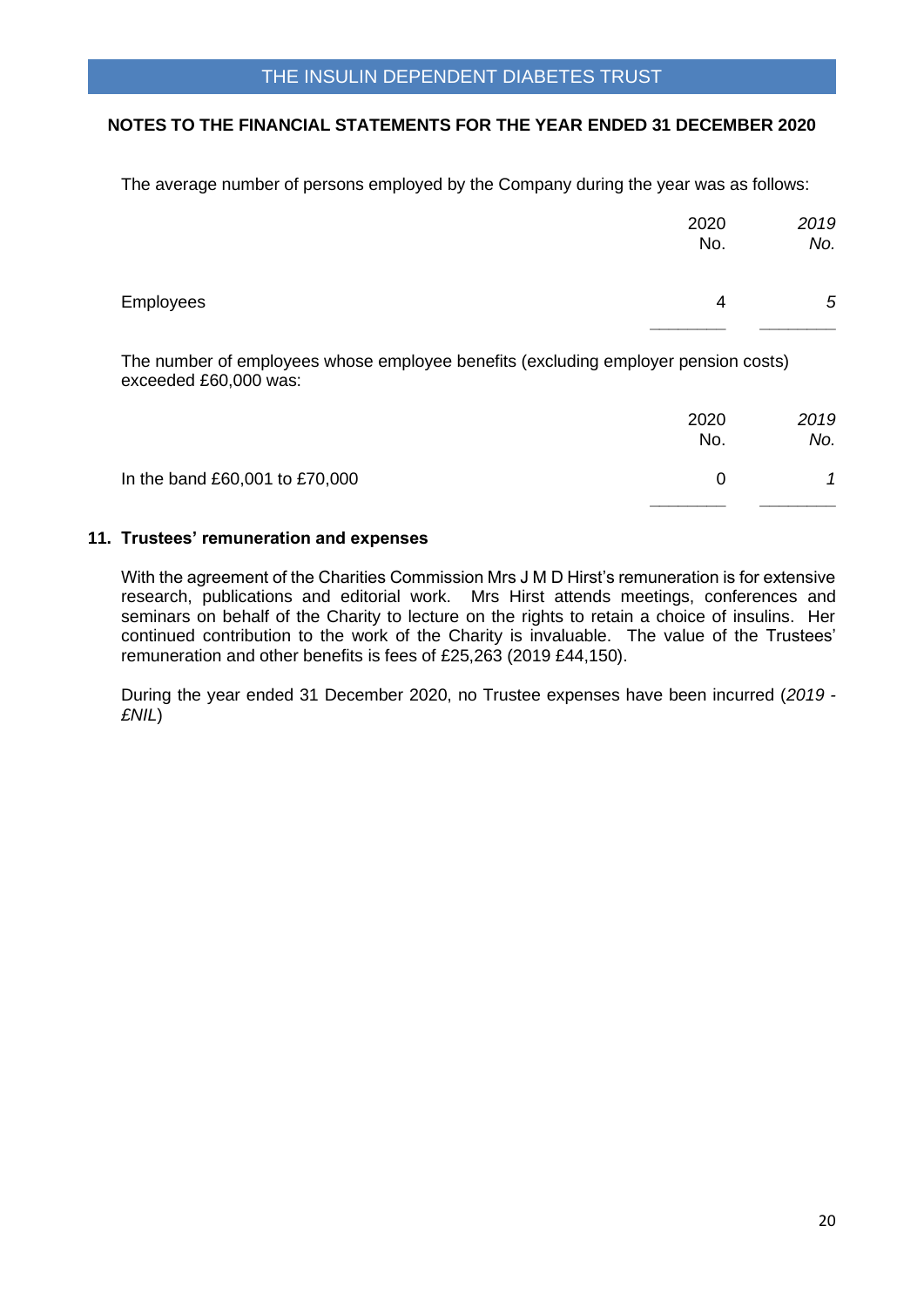# **12. Tangible fixed assets**

|                                                                 | Freehold<br>Property<br>£ | Office<br>equipment<br>£ | Total<br>£                   |
|-----------------------------------------------------------------|---------------------------|--------------------------|------------------------------|
| <b>Cost or valuation</b><br>At 1 January 2020<br>Additions      | 351,842<br>0              | 49,906<br>744            | 401,748<br>744               |
| At 31 December 2020                                             | 351,842                   | 50,650                   | 402,492                      |
| <b>Depreciation</b><br>At 1 January 2020<br>Charge for the year | 0<br>$\mathbf 0$          | 43,220<br>1,238          | 43,220<br>1,238              |
| At 31 December 2020                                             | $\boldsymbol{0}$          | 44,458                   | 44,458                       |
| Net book value                                                  |                           |                          |                              |
| At 31 December 2020                                             | 351,842                   | 6,192                    | 358,034                      |
| At 31 December 2019                                             | 351,842                   | 6,686                    | 358,528                      |
| <b>Fixed asset investments</b>                                  |                           |                          | Unlisted<br>Investments<br>£ |
| <b>Cost or valuation</b>                                        |                           |                          |                              |
| Transfers between classes                                       |                           |                          | 1,825,076                    |

At 31 December 2020 1,825,076

### **Net book value**

**13.** 

At 31 December 2020 1,825,076 **\_\_\_\_\_\_\_\_**

Investment portfolios have previously been treated as current asset investments.

**\_\_\_\_\_\_\_\_**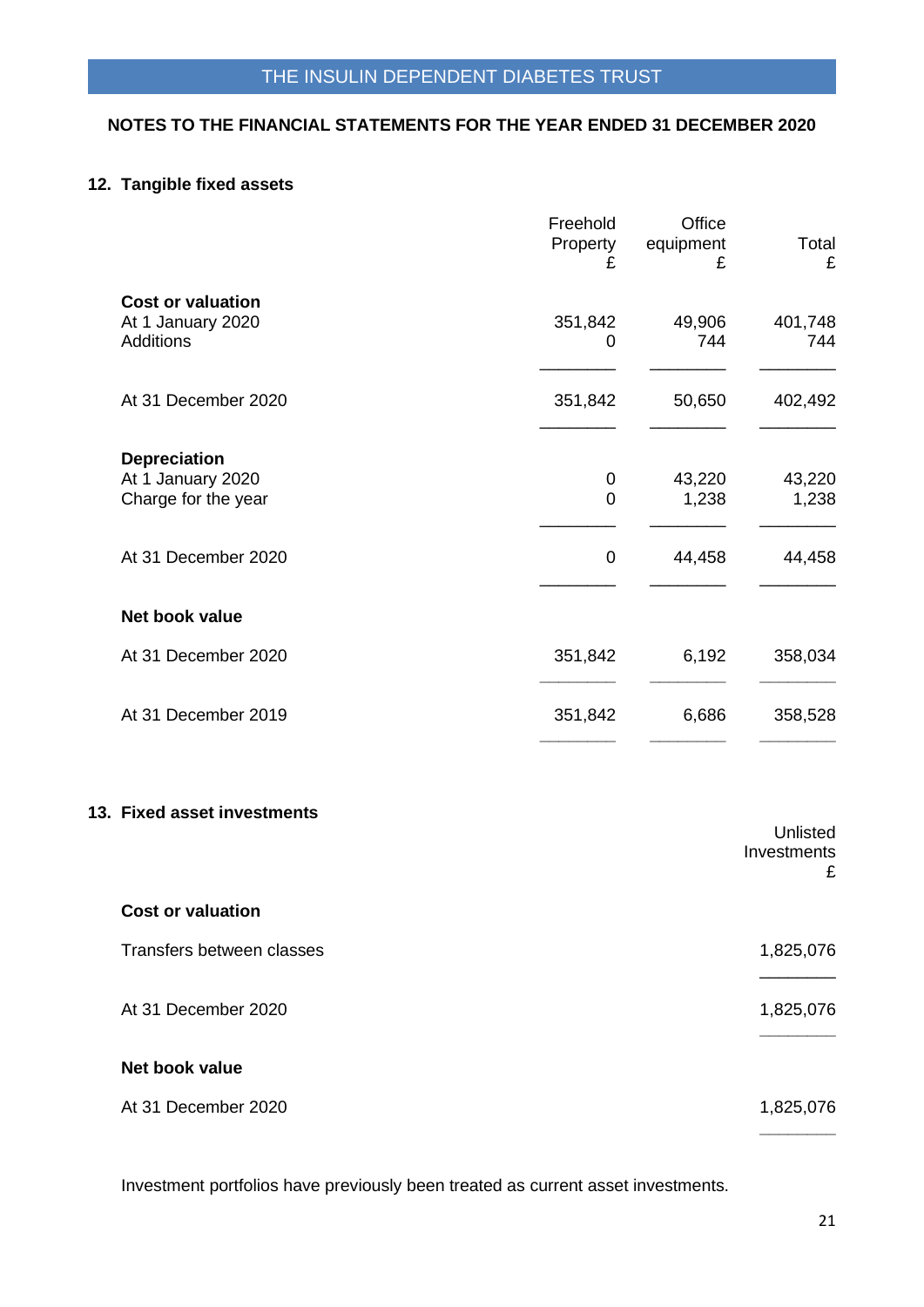# THE INSULIN DEPENDENT DIABETES TRUST

### **NOTES TO THE FINANCIAL STATEMENTS FOR THE YEAR ENDED 31 DECEMBER 2020**

# **14. Stocks**

|                                                                                                                 | 2020<br>£                         | 2019<br>£                      |
|-----------------------------------------------------------------------------------------------------------------|-----------------------------------|--------------------------------|
| Finished goods and goods for resale                                                                             | 10,092                            | 10,138                         |
| 15. Current asset investments                                                                                   |                                   |                                |
|                                                                                                                 | 2020<br>£                         | 2019<br>£                      |
| Unlisted investment<br>Unlisted investments (liquid)                                                            | 0<br>145,334                      | 0<br>142,261                   |
|                                                                                                                 | 145,334                           | 142,261                        |
| 16. Creditors: Amounts falling due within one year                                                              |                                   |                                |
|                                                                                                                 | 2020<br>£                         | 2019<br>£                      |
| <b>Trade creditors</b><br>Other taxation and social security<br>Other creditors<br>Accruals and deferred income | 18,139<br>7,000<br>1,048<br>5,867 | 9,152<br>2,835<br>660<br>9,639 |
|                                                                                                                 | 32,054                            | 22,286                         |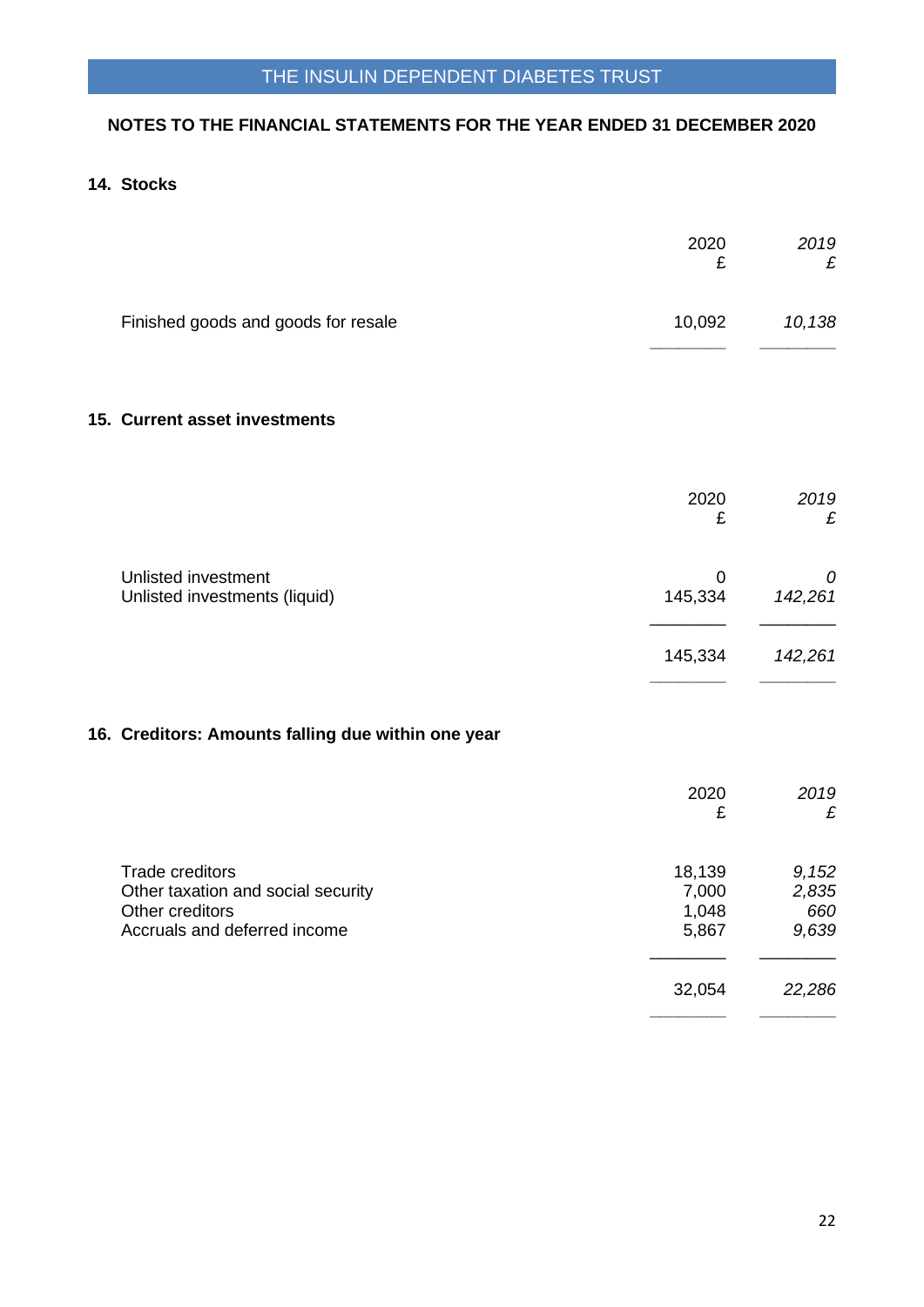**17. Statement of funds**

# **Statement of funds – current year**

|                           | <b>Balance</b> at      |             |                  |                         | <b>Balance</b> at<br>31 |
|---------------------------|------------------------|-------------|------------------|-------------------------|-------------------------|
|                           | 1 January<br>2020<br>£ | Income<br>£ | Expenditure<br>£ | Gains/<br>(Losses)<br>£ | December<br>2020<br>£   |
| <b>Unrestricted funds</b> |                        |             |                  |                         |                         |
| <b>Reserves</b>           | 2,030,783              | 410,737     | (419, 994)       | 158,074                 | 2,179,600               |
| <b>Restricted funds</b>   |                        |             |                  |                         |                         |
| <b>Restricted funds</b>   | 874,365                | 0           | (137, 532)       | 0                       | 736,833                 |
| <b>Total of funds</b>     | 2,905,148              | 410,737     | (557, 526)       | 158,074                 | 2,916,433               |

**Statement of funds – prior year**

|                           | <b>Balance</b> at<br>1 January<br>2019<br>£ | Income<br>£ | Expenditure<br>£ | Gains/<br>(Losses)<br>£ | <b>Balance</b> at<br>31<br>December<br>2019<br>£ |
|---------------------------|---------------------------------------------|-------------|------------------|-------------------------|--------------------------------------------------|
| <b>Unrestricted funds</b> |                                             |             |                  |                         |                                                  |
| Reserves                  | 1,117,582                                   | 1,208,842   | (524, 657)       | 217,334                 | 2,019,101                                        |
| <b>Restricted funds</b>   |                                             |             |                  |                         |                                                  |
| <b>Restricted funds</b>   | 1,030,478                                   | 0           | (156, 113)       | 0                       | 874,365                                          |
| <b>Total of funds</b>     | 2,148,060                                   | 1,208,842   | (680, 770)       | 217,334                 | 2,893,466                                        |
|                           |                                             |             |                  |                         |                                                  |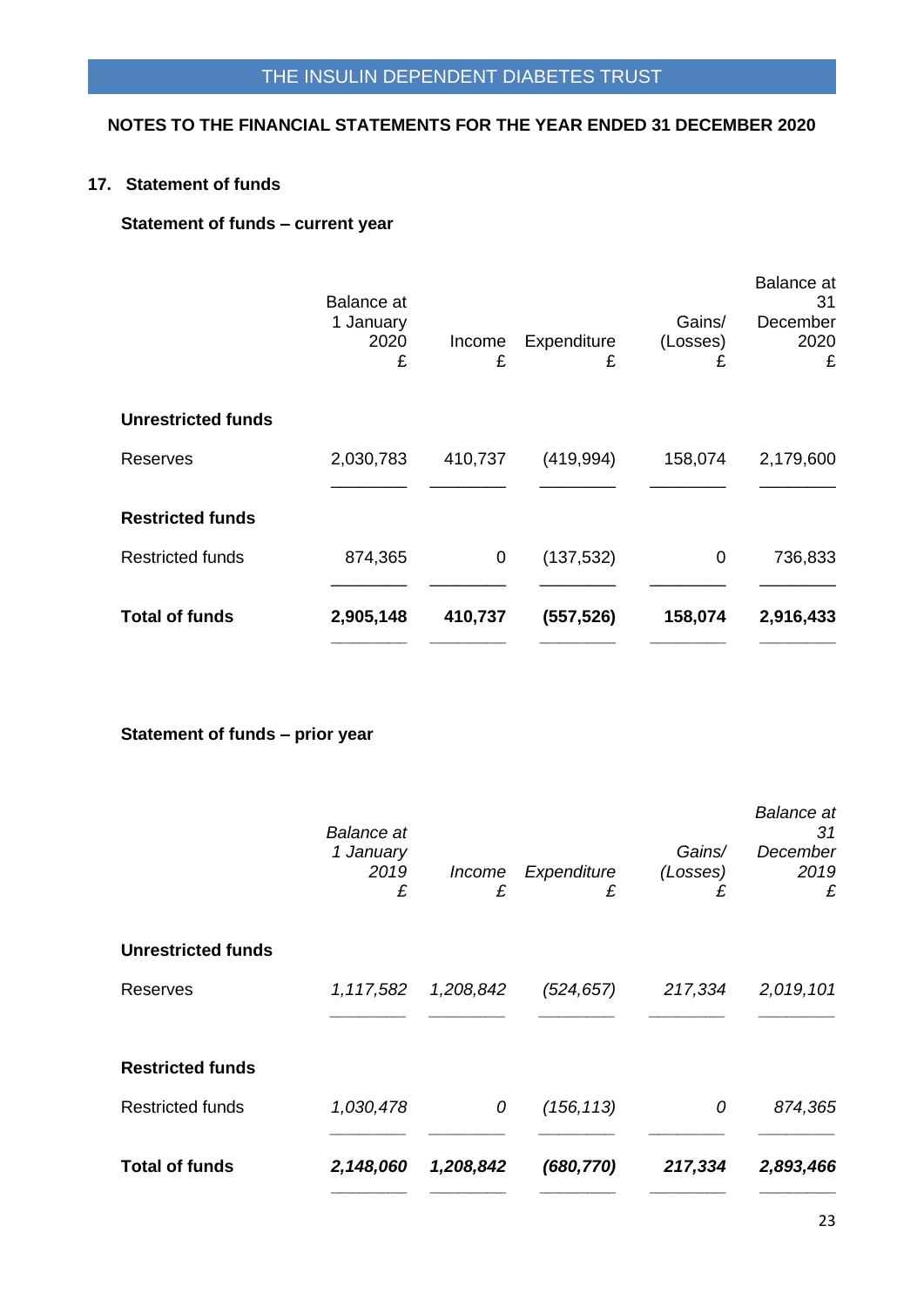#### **18. Analysis of net assets between funds**

#### **Analysis of net assets between funds – current year**

|                                | Restricted | Unrestricted | Total     |
|--------------------------------|------------|--------------|-----------|
|                                | funds      | funds        | funds     |
|                                | 2020       | 2020         | 2020      |
|                                | £          | £            | £         |
| Tangible fixed assets          | 0          | 358,034      | 358,034   |
| <b>Fixed asset investments</b> | $\Omega$   | 1,825,076    | 1,825,076 |
| <b>Current assets</b>          | 736,833    | 28,544       | 765,377   |
| Creditors due within one year  | 0          | (32,054)     | (32, 054) |
| <b>Total</b>                   | 736,833    | 2,179,600    | 2,916,433 |
|                                |            |              |           |

# **Analysis of net assets between funds – prior year**

|                               | Restricted | Unrestricted | Total     |
|-------------------------------|------------|--------------|-----------|
|                               | funds      | funds        | funds     |
|                               | 2019       | 2019         | 2019      |
|                               | £          | £            | £         |
| Tangible fixed assets         | 0          | 358,528      | 358,528   |
| Fixed asset investments       | $\Omega$   | 1,679,412    | 1,679,412 |
| <b>Current assets</b>         | 874,365    | 3,447        | 877,812   |
| Creditors due within one year | 0          | (22,286)     | (22, 286) |
| <b>Total</b>                  | 874,365    | 2,019,101    | 2,893,466 |
|                               |            |              |           |

### **19. Reconciliation of net movement in funds to net cash flow from operating activities**

|                                                                                                                                                | 2020<br>£                          | 2019<br>£                               |
|------------------------------------------------------------------------------------------------------------------------------------------------|------------------------------------|-----------------------------------------|
| Net income for the year (as per Statement of Financial Activities)                                                                             | 22,967                             | 757,088                                 |
| Adjustments for:<br>Depreciation charges<br>Gains/(losses) on investments<br>Decrease/(increase) in stocks<br>Increase/(decrease) in creditors | 1,238<br>(158, 074)<br>46<br>9,768 | 1,423<br>(217, 334)<br>(352)<br>(5,665) |
| Net cash provided by operating activities                                                                                                      | (124, 055)                         | 535,160                                 |